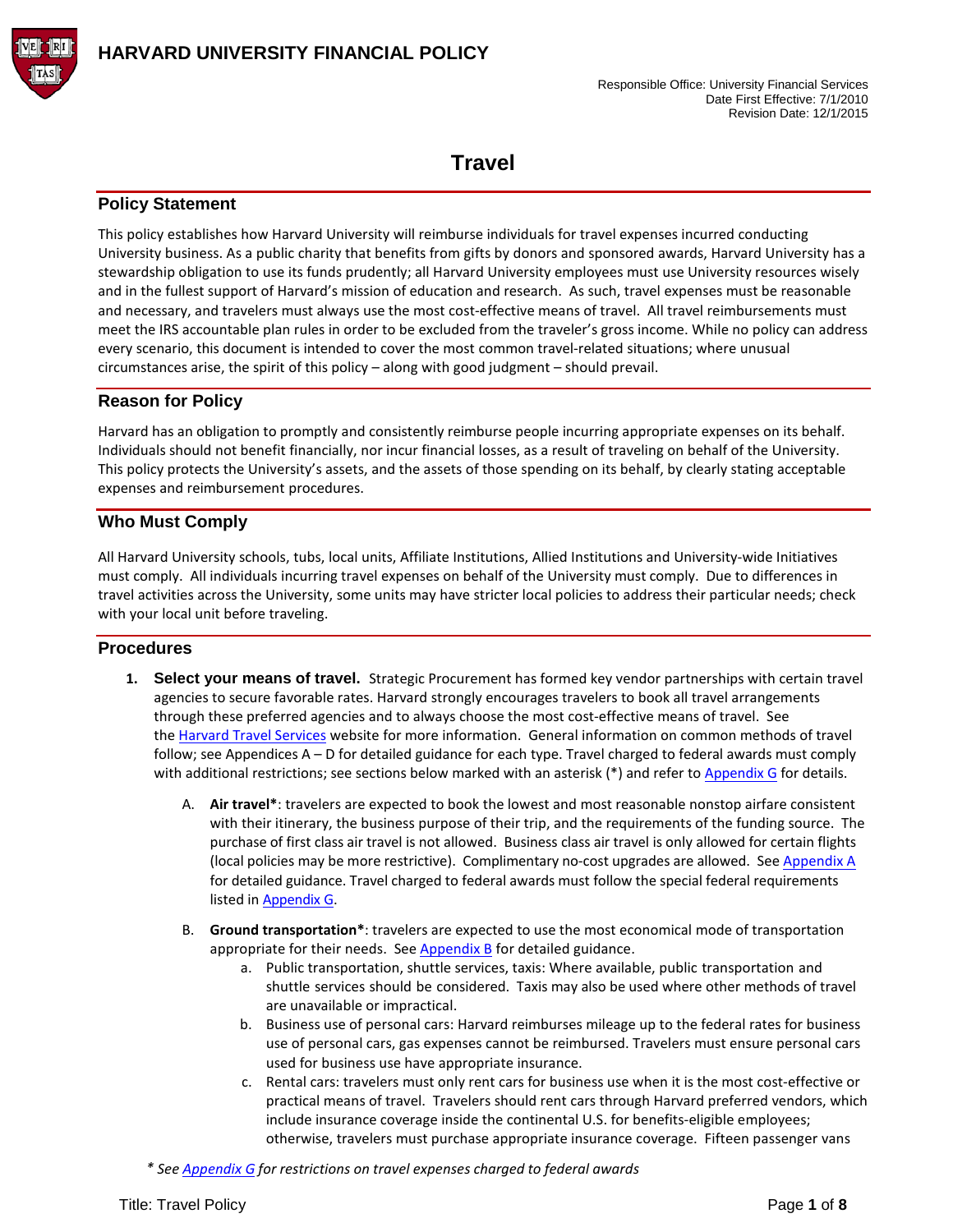

are not permitted for safety concerns, and the University provides no insurance coverage for such vehicles.

- d. Car/sedan/limousine service: private sedan or car services should be used only when valid business reasons preclude the use of more economical transportation. The use of private sedan or car services to attend meetings on or around campus is prohibited. Harvard will NOT reimburse for limousine expenses under any circumstances.
- e. Bus and van rental: if chartering a bus is necessary, travelers are recommended to charter such buses through Harvard Campus Services Transit & Fleet department, when possible. Insurance restrictions apply when working with outside vendors.
- f. Rail travel: expected to be at the lowest fare that offers reserved seating.
- C. **Lodging\***: the University will reimburse travelers for lodging expenses while on official University business further than 50 miles one way from the traveler's place of work. If an employee is required to stay on or near campus overnight, those expenses may be reimbursed if they are incurred for the benefit of the University rather than for the convenience of the employee; allowing non-essential employees to come to work on time or in inclement weather are not sufficient reasons. Travelers must stay in standard, single-occupancy rooms where available. S[ee Appendix C](#page-13-0) for detailed guidance.
- D. **Meals, entertainment and miscellaneous travel expenses\***: se[e Appendix D f](#page-14-0)or detailed guidance.
	- a. Individual meals: travelers will be reimbursed for reasonable individual meal expenses while on University business. Per IRS regulations, the University does not reimburse individual meal expenses for one-day travel except when the travel time is greater than 12 hours. Individual entertainment expenses, such as in-room movies, are not reimbursable.
	- b. Business meals: all meal costs must be substantiated by a complete and explanatory business purpose; if a traveler hosts others at a business meal, the traveler must document each attendee's name (if fewer than five guests; otherwise list total number of guests), connection to Harvard and the business conducted during the meal.

### E. **Insurance**

- a. Business travel accident insurance/emergency assistance: the University maintains a business travel accident insurance policy that provides worldwide coverage for accidental death or dismemberment while employees and registered Harvard students are traveling on official University business. Because this coverage has a maximum payout limit per conveyance such as aircraft or car, travelers are encouraged to travel in groups of no more than four when possible. Non-employees are not covered by University business travel accident insurance; travel accident insurance for nonemployees is reimbursable at the School/unit's discretion if it is for a compelling business reason. The University maintains no insurance for loss or damage to personal property. For more information on the University's business travel accident insurance policy, including information on what to do in the event of a claim, see the Risk Management [and Audit Services website.](http://rmas.fad.harvard.edu/pages/online-risk-management-system-0) Zipcar users are generally encouraged to purchase the full damage waiver; see [Appendix](#page-12-0) B for details.
- b. Trip cancellation insurance\*: trip cancellation insurance may be reimbursed on nonfederal funds if it is approved in advance and is for a compelling business reason. Travelers are cautioned that trip cancellation insurance does not necessarily provide coverage in all situations; purchasing a refundable ticket may be more appropriate for certain scenarios.
- *c.* Repatriation insurance: some countries require travelers to show proof of repatriation insurance when applying for a visa. While traveling on Harvard business you will typically be covered by the University's business travel accident insurance which includes the requisite coverage. This insurance is a component of the [Harvard Travel Assist](https://www.globalsupport.harvard.edu/travel-tools/harvard-travel-assist) program administered by Global Support Services. To request a letter certifying coverage please complete [a request](https://portal.globalsupport.harvard.edu/secure/RequestForHtaLetter.aspx) [form.](https://portal.globalsupport.harvard.edu/secure/RequestForHtaLetter.aspx)

*\* See Appendix G for restrictions on travel expenses charged to federal awards*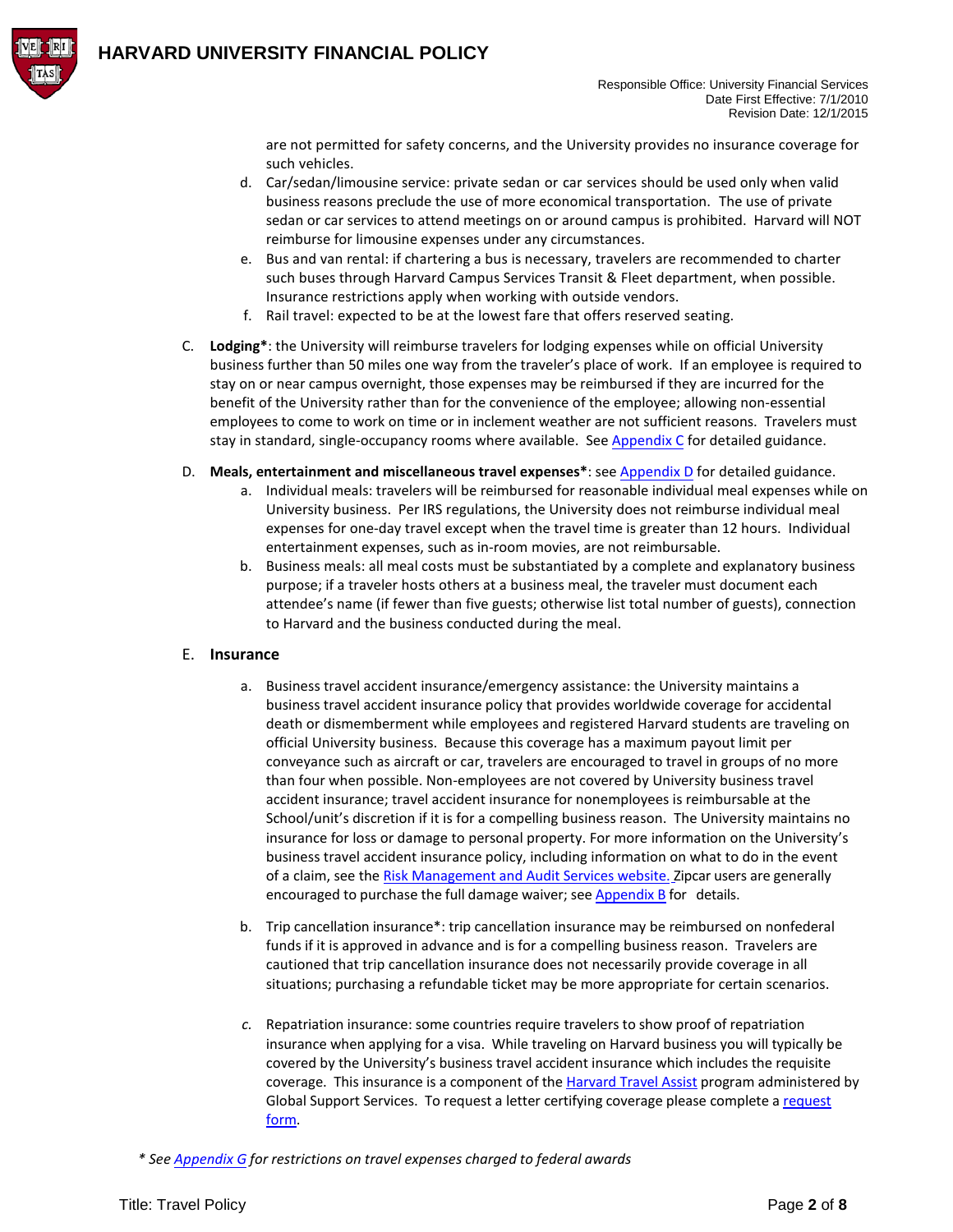

- d. Baggage insurance is not a reimbursable expense; typically it is included when travel is booked on the Harvard Corporate Card and is also provided by carriers.
- e. Other insurance: any additional travel or other travel-related insurance purchased is generally not a reimbursable expense, unless specifically required for certain international trips and pre-arranged with Insurance or Global Support Services.
- F. **Emergency Travel Assistance Program**: Harvard Travel Assist provides medical and security advice and referrals and emergency evacuation services to eligible Harvard travelers abroad. To learn more about the program prior to traveling and to register your trip in the Harvard Travel Registry, go to the Global [Support Services](http://globalsupport.harvard.edu/) website.

## **2. Pay for travel using an approved method.**

- A. **Corporate Card**: Harvard's Corporate Card (also called the Travel and Entertainment Card) is the preferred payment method for travel expenses for Harvard employee travelers and employees arranging travel on behalf of others. Using the Harvard Travel & Entertainment Card eliminates the need to calculate foreign currency conversions—charges made using the Card are automatically converted to U.S. dollars on the billing statements, usually at favorable rates. Paid employees who take at least three business trips per year and/or incur entertainment expenses of \$5,000 or more per year are strongly encouraged to apply for a Harvard Travel and Entertainment Card; visit the [Harvard Travel Services](http://travel.harvard.edu/) website for additional information. Expenses charged to the Corporate Card must be paid within 60 days to avoid late fees.
- **B. Direct Billing using Harvard General Ledger Coding:** direct billing is only available for tickets purchased through BCD Travel, a Harvard vendor partner. A Harvard employee traveler (or employee arranging travel on behalf of others) may directly bill Harvard departmental general ledger coding for approved airline and Amtrak tickets using Harvard's Web Reimbursement application. Restrictions apply to fellowship payments made to non-resident aliens. For more information on direct billing, visit the [Harvard Travel Services website.](http://travel.harvard.edu/)
- C. **Personal Funds**: travelers without access to a Travel and Entertainment Card (students, nonemployees, and employees who may travel too infrequently to apply for a Travel and Entertainment Card) may use personal cash or a personal credit card to pay for travel expenses. The traveler can be reimbursed for these expenses AFTER the trip has occurred and upon presentation of appropriate documentation. Travelers should keep all required detailed receipts for reimbursement; alternately, per diems may be allowed depending on local policy.

### D. **Cash Advances**:

- a. The University strongly discourages the use of cash advances due to financial risks and the administrative burden associated with processing and reconciling advances. Cash advances should be used infrequently and must be reasonable and dictated by circumstances, such as for incidental, out-of-pocket expenses like tips, taxis, and meals that cannot be charged to the Travel and Entertainment Card. Daily cash advances for domestic travel should not exceed \$50, and daily cash advances for international travel should not exceed \$75. Cash advances will be issued to University employees only.
- b. Advances must be settled based on actual expenses. Cash advances should be settled within fifteen (15) days of the completion of the trip. Cash advance amounts unreconciled after 90 days will be added to the traveler's gross income. "Reconciled" means all documentation submitted by the traveler, reviewed, and approved by UFS BEFORE 90 days; employees are encouraged to submit documentation well in advance of the 90 day deadline to allow for transit and processing. Employees who fail to account for a cash advance will **NOT** be eligible to obtain future cash advances.
- **3. Get reimbursed for your travel.** Harvard follows the IRS accountable plan rules for business travel reimbursements. In order to comply with IRS accountable plan regulations, travelers must provide the following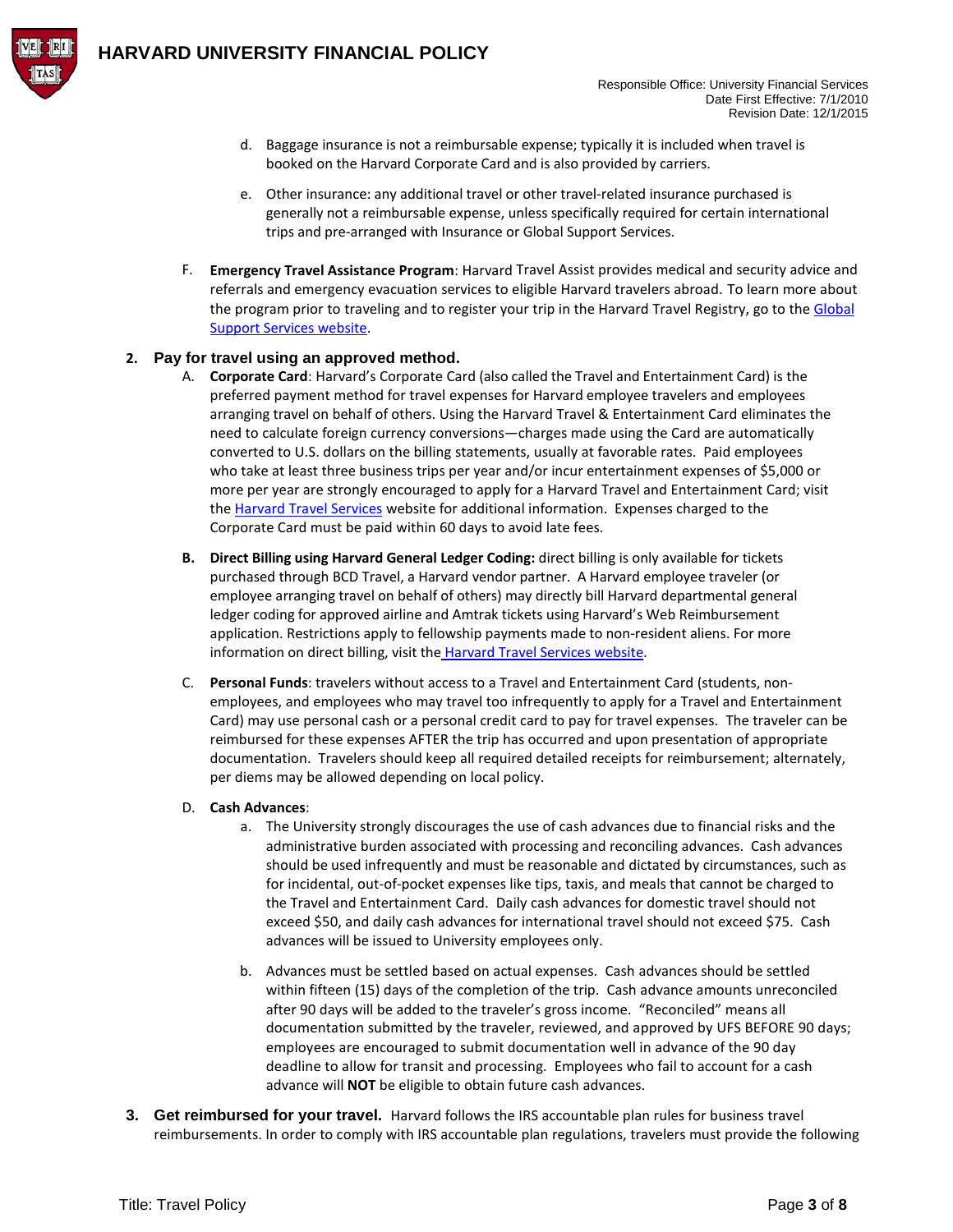

information when submitting their travel expenses for reimbursement. Any expense that fails to meet IRS accountable plan rules must be treated as income to the reimbursee. Special rules apply to non-resident aliens and fellowship recipients; contact the Non-Resident Alien Tax Group at (617) 495-8500 for more information.

- A. **Business connection**: travel expenses must be directly related to services provided on behalf of the University, not personal activities.
	- a. **Combining business with personal travel:** generally, business trips should have more days spent on business activities than personal activities. However, in certain circumstances, a business-related primary motivation for the trip may be more determinative than the relative number of days. Se[e Appendix E f](#page-15-0)or more information.
	- b. **Spousal/family member travel**: expenses related to an employee's spouse or other family members are not reimbursable unless there is a bona fide business purpose for their presence on the trip. See **Appendix F** for more information.
- B. **Substantiation**: each reimbursement request for travel expenses must be supported by a detailed business purpose that includes the following information:
	- a. **Who** traveled or attended the event (e.g., all guests who attended a business-related meal)
	- b. **What** type of event or activity was attended or purchase made
	- c. **When** the event or activity took place
	- d. **Where** the event or activity took place
	- e. **Why** the expense was incurred
- C. **Receipts\* (see Appendix G and the [Sponsored Expenditure Guidelines](http://osp.finance.harvard.edu/sponsored-expenditures-guidelines) for more information)**:
	- a. Reimbursement requests for individual expenses equal to or greater than \$75 must be accompanied by receipts.
	- b. All hotel receipts (usually called hotel folios) must be submitted regardless of amount.
	- c. Itemized receipts for all business meals that include alcohol regardless of amount are encouraged. There are special rules around itemized receipts for business meals and federal awards. In addition, Schools, particularly those with significant federal funding, may also have special rules around itemized receipts and charging of alcohol to non-federal funds. Contact your Tub Finance Office for more information.
	- d. Original receipts are strongly encouraged, but copies, scans or faxes are acceptable if originals are not available. Reimbursees and approvers are jointly responsible for ensuring duplicate receipts are not submitted for payment.
- D. **Missing Receipt Affidavits (MRAs**): travelers who lose receipts required by this policy must submit completed, signed Missing Receipt Affidavits and proof of payment with their reimbursement requests. MRAs must be used as exceptions, not on a regular basis. Missing Receipt Affidavits lacking required information or documentation itself will be returned to the authorized signer.
- E. **Reimbursee signature**: the traveler/reimbursee must sign all his or her reimbursement receipt reports or expense forms.
- F. **Timeliness of reporting requirements:**
	- a. Standard (not extended) business trips: regardless of the method used to pay for travel, UFS must receive completed employee receipt reports within 90 days of the end date of the trip Receipt reports submitted after this date must be processed through Payroll as Additional Pay.

#### **Receipt deadlines for standard (not extended) business trips:**

| If UFS receives receipt report in: | Result:                                              |
|------------------------------------|------------------------------------------------------|
| 0-90 days after trip end date      | Reimbursement without tax implications to reimbursee |
| (preferably within 60)             |                                                      |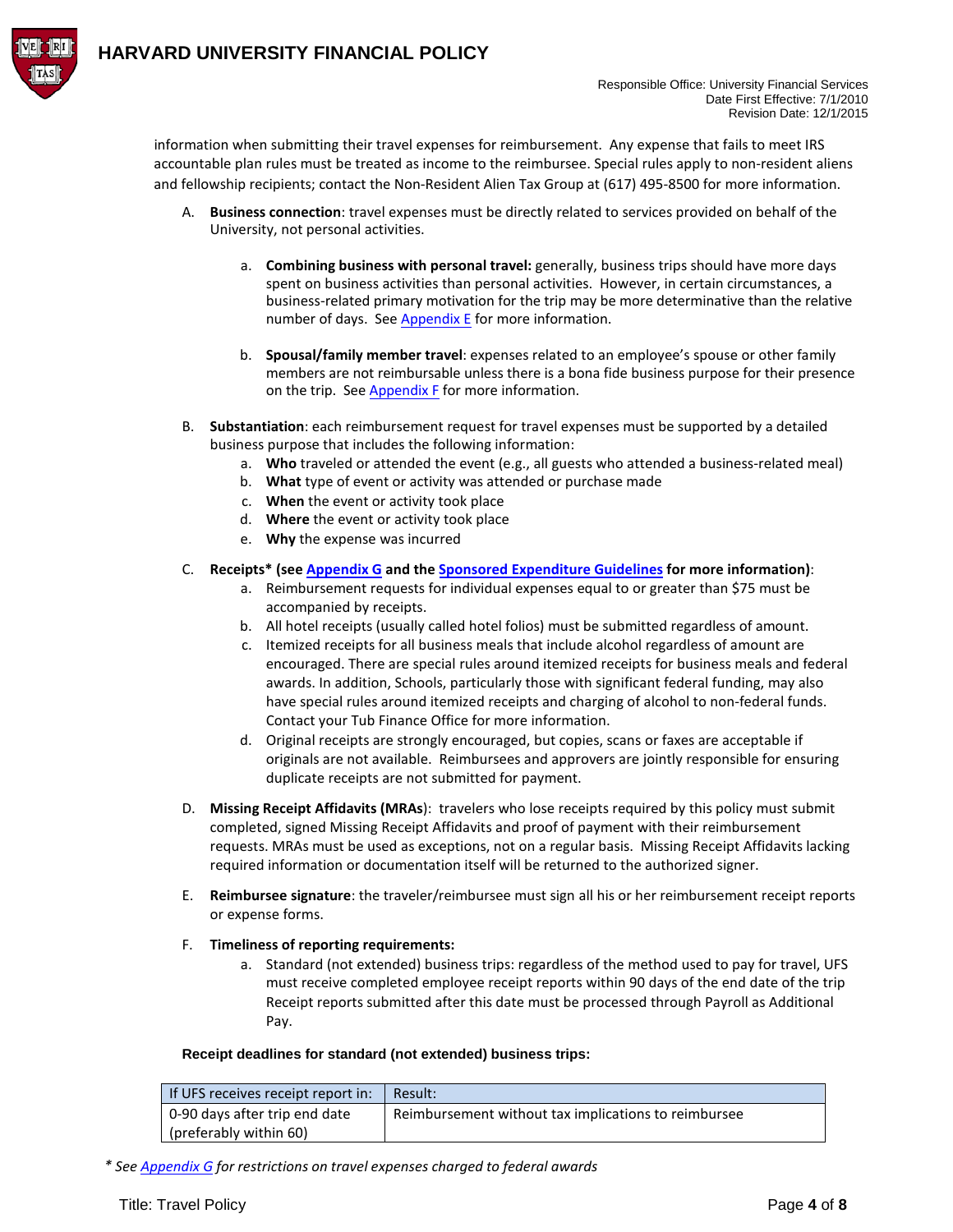

## **HARVARD UNIVERSITY FINANCIAL POLICY**

| on the Corporate Card must be   |                                                                |
|---------------------------------|----------------------------------------------------------------|
| paid by the statement due date) |                                                                |
| 91-182 days after trip end date | Reimbursement will be treated as income to the employee and    |
|                                 | must be processed via Payroll. Reimbursement will be processed |
|                                 | as additional pay and taxes will be withheld; departments must |
|                                 | include an Additional Pay for with reimbursement request.      |
|                                 | Payments may NOT be grossed up.                                |
| 183+ days after trip end date   | Expenses will NOT be reimbursed with University funds.         |

b. Extended business trips: travelers on trips lasting over 30 consecutive days (but less than one year) have 120 days to submit receipt reports for nontaxable reimbursement; include the term "Extended Business Trip" at the beginning of the business purpose. Other deadlines are the same as for standard business trips:

#### **Receipt deadlines for extended business trips:**

| If UFS receives receipt report in:                                                                  | <b>Result:</b>                                                                                                                                                                                                                                                                                     |
|-----------------------------------------------------------------------------------------------------|----------------------------------------------------------------------------------------------------------------------------------------------------------------------------------------------------------------------------------------------------------------------------------------------------|
| 0-120 days after trip end date<br>(preferably within 60 - expenses<br>on the Corporate Card must be | Reimbursement without tax implications to reimbursee                                                                                                                                                                                                                                               |
| paid by the statement due date)                                                                     |                                                                                                                                                                                                                                                                                                    |
| 121-182 days after trip end date                                                                    | Reimbursement will be treated as income to the employee<br>and must be processed via Payroll. Reimbursement will be<br>processed as additional pay and taxes will be withheld;<br>departments must include an Additional Pay for with<br>reimbursement request. Payments may NOT be grossed<br>up. |
| 183+ days after trip end date                                                                       | Expenses will NOT be reimbursed with University funds.                                                                                                                                                                                                                                             |

- G. **Foreign currencies**: all reimbursement receipt reports must be submitted in U.S. dollars with an explanation and translation of the foreign receipts and their conversions
	- a. Travelers and preparers must use the currency rates that were in effect when travel took place (check with your school finance office for specifics); therefore, currency- exchange receipts must be saved and used for converting foreign currencies back to U.S. dollars on the reimbursement receipt report.
	- b. When more than one exchange of the same type of foreign currency is made during the reporting period, use a weighted-average exchange rate (i.e., the total of U.S. dollars divided by the total amount of foreign currency).
	- c. For current foreign currency conversion rates, visit the Harvard Travel Services website.
- **H. Use of per diems\*:** *Individual schools/units have the discretion to allow or prohibit use of per diems.* However, travelers are encouraged to submit reimbursements for actual meal and lodging expenses, particularly for long trips involving multiple stops in different cities. Harvard will reimburse travelers up to the federal per diem rate; for a link to current government per diem rates, visit th[e](http://www.travel.harvard.edu/cgi-bin/travel/resources.php) [Harvard Travel Services website.](http://www.travel.harvard.edu/cgi-bin/travel/resources.php) Per diems will not be paid in advance of a trip. On the first and last travel days of a trip, travelers are only eligible for 75 percent of the total meals and incidental expenses rate for their travel location.
- I. **Elective fees**: some hotels, airlines and other vendors ask customers to pay for "elective fees" such as carbon offset credits, donations to charities, etc. Harvard travelers may pay for these fees with personal funds, but should not submit them for reimbursement with University funds. "Resort fees" that are mandatory for all guests staying at a hotel are reimbursable.
- \* *See Appendix G for restrictions on travel expenses charged to federal awards*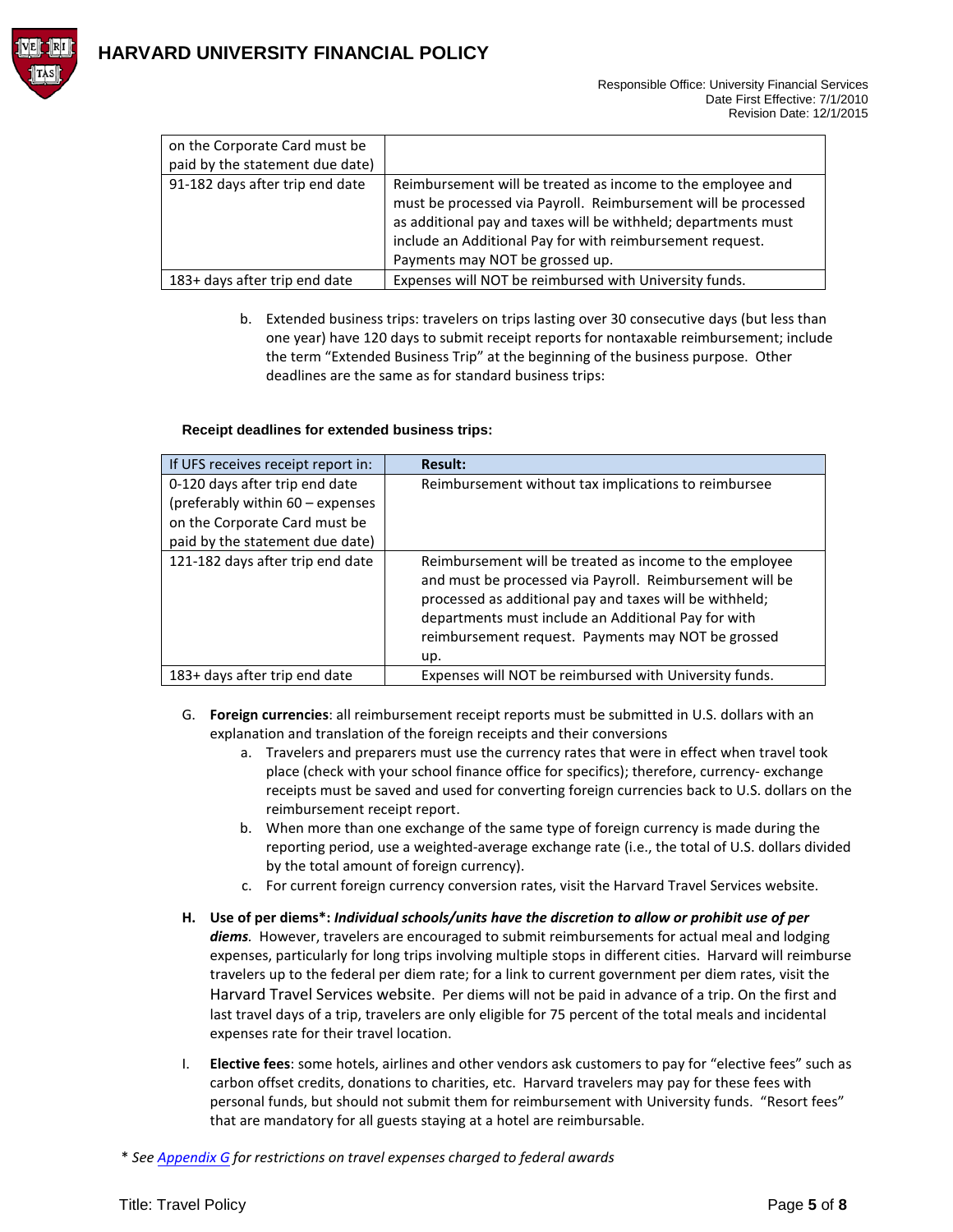J. **Alcohol\***: all purchases of alcohol at business meals – even if not charged to federal funds – should be charged to object code 8450, Expenses Ineligible for Federal Reimbursement. For this reason, itemized receipts for all business meals that include alcohol regardless of amount are encouraged. Alcohol at business meals cannot be charged to federal funds (see Appendix G for detailed instructions). Schools, particularly those with significant federal funding, may also have special rules around itemized receipts and charging of alcohol to non-federal funds. Contact your Tub Finance Office for more information.

## **4. Understand rules for special reimbursement situations.**

- A. **Expenses payable by outside organizations**: Travelers should not seek payment from Harvard for business-related expenditures that will be reimbursed from another source. Where travel and other expenses will ultimately be paid by a third party, travelers should seek reimbursement from the third party directly. However, under extenuating circumstances, such as uncertainty regarding the outside organization's willingness to pay, or a multi-leg trip with expenses payable by Harvard and an outside entity commingled, Harvard may reimburse an individual for some or all such expenses with Financial Dean approval. Delay in the outside party's payment to the traveler does not constitute an extenuating circumstance. If Harvard does reimburse an individual for business expenses that are later reimbursed by a third party, the individual must repay Harvard in full for any duplicate reimbursements. Under no circumstances will Harvard provide up-front payment for expenses that are not related to University business, even if the recipient intends to later reimburse Harvard.
- B. **Use of University tax exemption**: note that individuals who use a personal payment mechanism (for example, their own cash or a personal credit card) to make a purchase on behalf of the University CANNOT use the University's sales or meals tax exemption. For Harvard's sales tax exemption to be valid, Harvard must make the entire purchase directly. Pursuant to local policies, Harvard may reimburse individuals for sales or meals tax incurred on valid University purchases.
- C. **Employee recruitment\*:** Harvard can reimburse a prospective employee for his or her own authorized travel expenses such as airfare, hotel, and meals incurred during the recruitment without tax consequences. Once a candidate accepts an offer, additional travel or house-hunting expenses incurred by the incoming employee and family are considered taxable (actual moving expenses may be nontaxable, see below). See the [Office of the Controller](http://oc.finance.harvard.edu/how-to/tax-services/moving-recruiting-and-related-expenses) website.
- D. **Moving expenses**: reimbursement for the relocation of newly recruited personnel is authorized at the department level, and should be approved by the department's financial dean, vice president, or department head. Under certain circumstances, an employee's moving expenses may be nontaxable. However, the University is required to report all moving reimbursements to the IRS; see th[e Office of](http://oc.finance.harvard.edu/how-to/tax-services/moving-recruiting-and-related-expenses)  [the Controller](http://oc.finance.harvard.edu/how-to/tax-services/moving-recruiting-and-related-expenses) website. Local HR offices can provide additional guidance.
- E. **Fellowships (also called stipends or allowances)**: if student or non-employee travel is related to an individual's personal pursuit of study or research, that travel is not considered University business and must be paid as a fellowship to the recipient. A fellowship is any amount paid or allowed to, or for the benefit of, an individual in the pursuit of study or research. A fellowship may take the form of payments to the recipient, such as stipend payments or reimbursements for supplies or non-University travel expenses. These expenses must be processed via HCOM Payment Request through the University's Accounts Payable system, and not processed as a reimbursement. The recipients are not employees performing services and therefore cannot satisfy the business-purpose requirement under an accountable plan, as defined by the IRS. See the [Fellowships policy](http://policies.fad.harvard.edu/fellowships-vs-reimbursements) for additional information.
- F. **Non-resident aliens**: The NRA Tax group must review all reimbursement requests payable to nonresident aliens prior to payment, to ensure the expenses are reimbursable under IRS and Department of Homeland Security regulations.
	- *\* See Appendix G for restrictions on travel expenses charged to federal awards*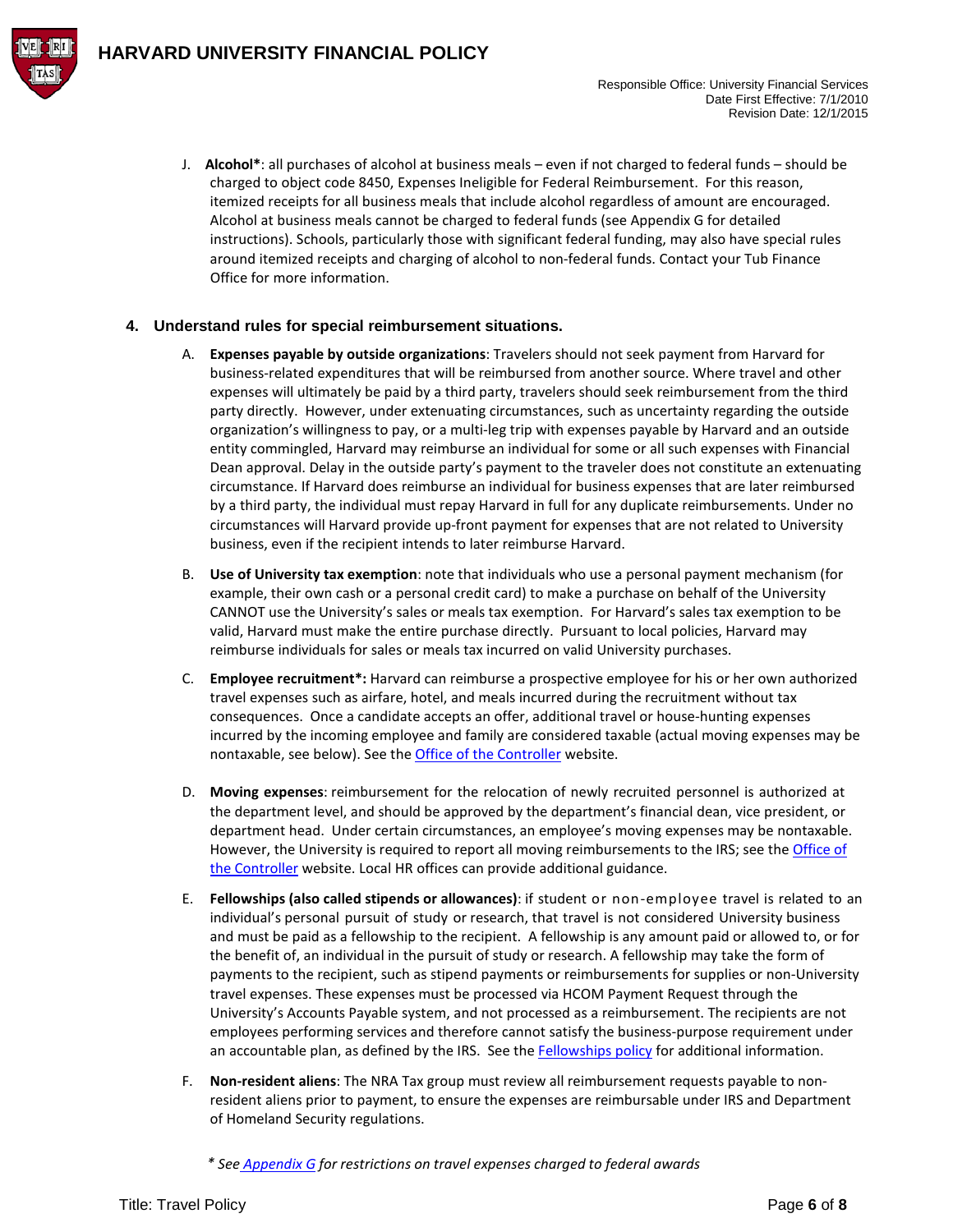

G. **Lifetime professional or academic memberships**: subject to local policy and budget, a department may pay for lifetime membership to professional or academic organizations for tenured faculty only and only if the economics of purchasing a lifetime membership are more cost-effective than purchasing membership each year. Lifetime memberships for staff, junior faculty or other roles are not a reimbursable expense and cannot be charged to sponsored awards.

### **Responsibilities and Contacts**

**Financial deans** or equivalent tub financial officers ensure that local units, specifically travelers and approvers, abide by this policy and the accompanying procedures. At their own discretion, tubs may impose stricter local policies.

**Reimbursements and Card Services** processes travel reimbursement requests, audits reimbursement requests to ensure that they are compliant with University policy and with IRS and other regulations, and records and reports any taxable reimbursements. *Contact: (617) 495-8500*

**Office for Sponsored Programs (OSP)** helps determine which travel expenditures are reimbursable under a particular grant or contract, and is available to assist with any questions related to travel on sponsored funds. *Contact: (617) 496- 4771 or<http://osp.finance.harvard.edu/>*

**Risk Management and Audit Services (RMAS),** within the Office of the Vice President for Finance, is responsible for performing periodic, random departmental audits, which include reviews of travel and entertainment business expense reimbursements. See the *[RMAS home page.](http://rmas.fad.harvard.edu/)* 

**Global Support Services:** provides operational guidance and resources to students, faculty, and staff traveling or managing projects abroad, and manages Harvard Travel Assist program. *Contact: <http://globalsupport.harvard.edu/>*

**Strategic Procurement** provides guidance and answers questions related to preferred vendors. **Contact: (617) 495-9308**

### **Definitions**

Accountable plan: An IRS term for a plan under which an employer reimburses an employee for expenses and is not required to report the reimbursement as taxable income to the employee. The employee must document business purpose, substantiate expenses, and return any amount in excess of substantiated expenses to the employer.

Business meals: Meals taken with students, colleagues, or donors during which specific business discussions take place. Employees will be reimbursed based on reasonable actual costs as determined by the authorized approver.

Entertainment expenses: Entertainment expenses include outings to theaters or other cultural events when a business discussion takes place during, immediately before, or immediately after the event.

Hotel folio: A hotel industry term used describe a list of room charges for a guest (e.g., invoice or bill).

Incidentals: An IRS term for minor expenses included in the per diem rate for "meals and incidentals." Incidental expenses include tips, mailing expenses, etc.

Individual meals: Meal expenses of travelers on a business trip. Can be reimbursed according to actual and reasonable costs, or on a per diem basis based on IRS rates.

Miscellaneous expenses: Expenses for ground transportation (e.g., taxis, airport shuttle services, public transportation), tips, and other various non-personal expenses.

Official travel: Travel on official University business from one's home or normal place of employment to another destination, including University facilities outside the Boston metropolitan area. Per IRS rules, official travel does not include commuting to and from work.

Per diem: Reimbursement rates established by the federal government for travel inside and outside the U.S.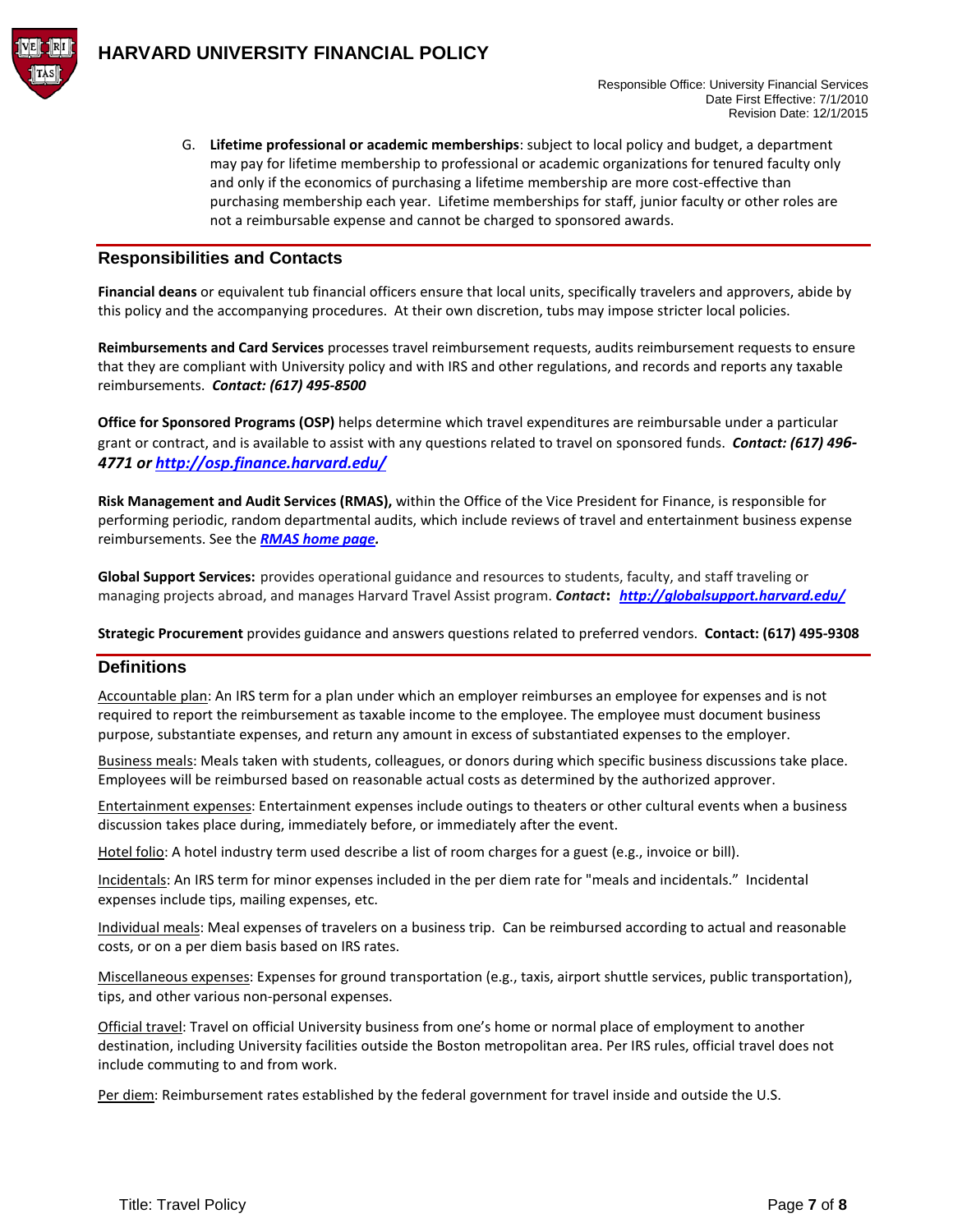

Personal expenses: Expenses for personal items such as clothing, luggage, toiletries, newspapers, magazines, or movies. Personal expenses are generally not reimbursable.

## **Related Resources**

Job aid on completing reimbursement forms: <http://eureka.harvard.edu/Eureka/jobaids.cfm?categoryID=503&y=0>

Harvard Travel Services Website: <http://travel.harvard.edu/>

Global Support Services: [http://traveltools.harvard.edu](http://traveltools.harvard.edu/)

Fly America Act and Open Skies Agreement: see the Harvard Travel Service[s International Travel page](http://www.campustravel.com/university/harvard/) and click on the ["Fly America Act"](http://www.travel.harvard.edu/travel/documents/open_skies_decision_tree.pdf) section

Employee recruitment and moving expense information: http://oc.finance.harvard.edu/how-to/tax-services/movingrecruiting-and-related-expenses

## **Revision History**

12/1/2015: Extended date of revised sponsored travel requirements to travel booked on or after 3/1/2016, clarified guidelines for reimbursement of ariline wifi on sponsored and non-sponsored funds

10/1/2015: Moved requirements for travel charged to federal funds to Appendix G; added additional guidance for airfare based on clarified federal requirements; removed restriction on per diems for nonemployees; added guidance on local lodging expenses, trip cancellation and repatriation insurance, travel accident insurance for non-benefits eligible employees, rental cars for student groups, lifetime memberships, first and last day meals and incidental expense per diems, and memberships for expedited security screening/customs processing; clarified responsibility for losses incurred during business use of personal cars.

5/1/2015, 10/2/2014: Updated car rental insurance grid

11/15/2013: clarified that travelers should not seek payment from Harvard for business-related expenditures that will be reimbursed from another source; allowed schools to define their own thresholds for airline seat upgrades; added information to car rental insurance grid.

6/30/2013: updated format, increased reimbursable amount for airline seat upgrades to \$100 per flight; added information on the Open Skies Agreement; allowed copies/scans/faxes of receipts when originals are not available; added insurance restrictions on rental of 15-passenger vans; added information about Harvard's Commuter Choice Zipcar program, added guidance on reimbursement of elective fees.

## **Appendices**

**Appendix A**: Detailed Guidelines for Air Travel **Appendix B**[: Detailed Guidelines for](#page-10-0) Ground Transportation **Appendix C**: Detailed [Guidelines for Lodging](#page-13-0)  **Appendix D**: [Detailed Guidelines for Meals,](#page-14-0) Entertainment and Miscellaneous Expenses **Appendix E**: Guidance [for Combined Business and Personal Travel](#page-15-0)  **Appendix F**[: Guidance for Spousal/Family Member](#page-16-0) Travel **Appendix G**: Requirements for Travel Charged to Federal Funds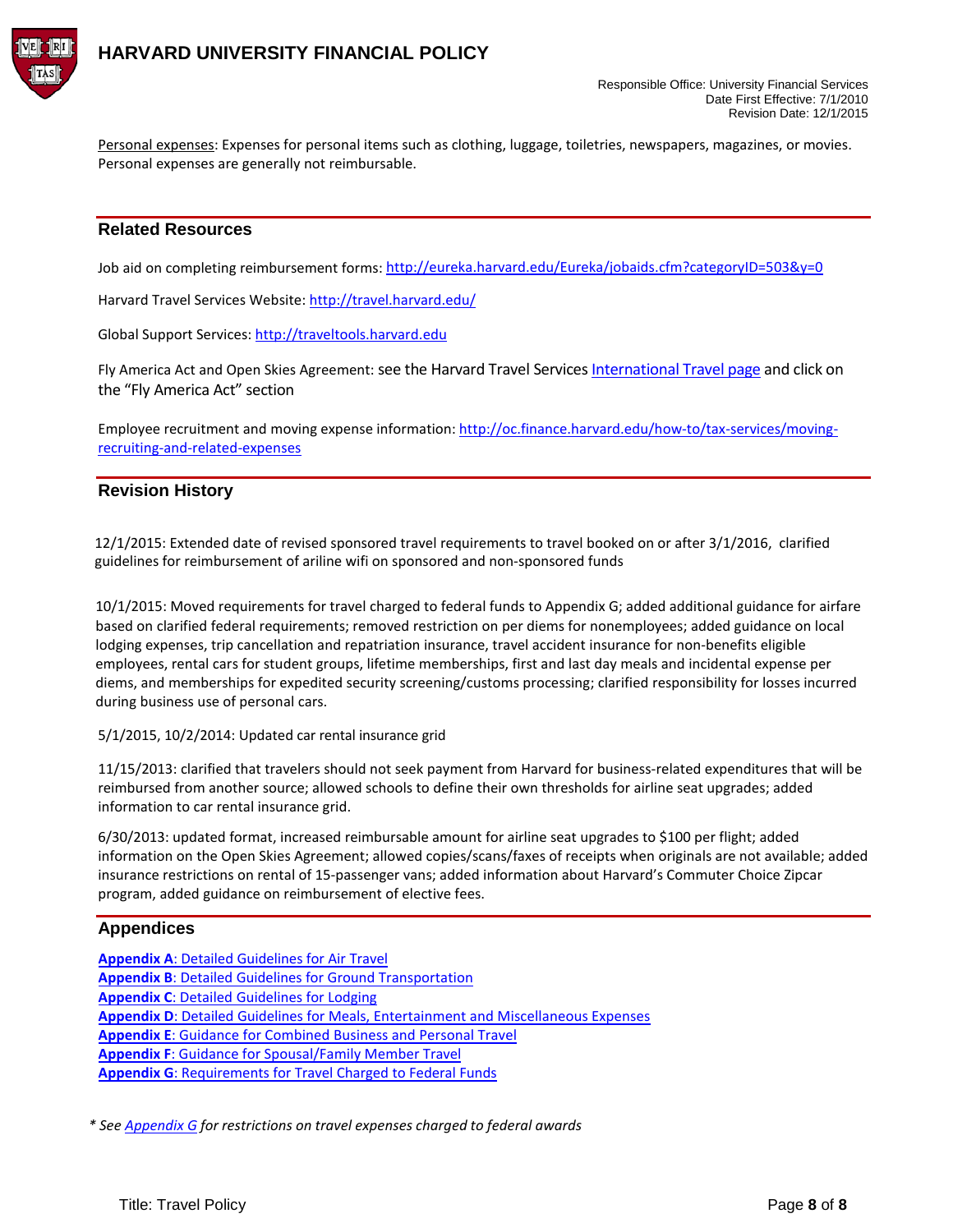## **Appendix A: Air Travel NOT CHARGED TO FEDERAL AWARDS See Appendix G for federal guidelines**

**1. Preferred travel partners**. Harvard strongly encourages travelers to book airline tickets through one of Harvard's preferred travel agencies and to use our preferred airlines where possible. To learn more about Harvard's travel agency partners and exclusive travel discounts, see the [Harvard Travel Services website.](http://travel.harvard.edu/booking-your-travel)

## **2. Fare guidelines\***

a. Travelers are expected to book the lowest and most reasonable nonstop airfare consistent with their itinerary, the business purpose of their trip, and the requirements of the funding source. First class air travel is not allowed. Business class is acceptable in limited circumstances, such as when a trip has an in-air flight time over six hours. Under extenuating circumstances, such as documented medical reasons, the purchase of business class or first class service may be reimbursable where it is normally prohibited, provided the expense is approved by the traveler's Financial Dean. The cost of a business class ticket, even when allowed by Harvard policy, cannot be charged to a federal award unless it meets the criteria in Appendix G.

|                                                                                                                                                                   | Scheduled air time $(1)$ of trip is six<br>(6) hours or less AND will not be<br>charged to a federal award | Scheduled air time $(1)$ of trip is more than<br>six (6) hours AND will not be charged to a<br>federal award |
|-------------------------------------------------------------------------------------------------------------------------------------------------------------------|------------------------------------------------------------------------------------------------------------|--------------------------------------------------------------------------------------------------------------|
| <b>Domestic Air Travel inside the</b><br>contiguous 48 United States                                                                                              | Lowest-priced non-stop economy class airfare only                                                          |                                                                                                              |
| <b>Air Travel Involving</b><br>Alaska<br>Hawaii<br>$\bullet$<br>Canada<br><b>Mexico</b><br><b>U.S. Territories and</b><br>$\bullet$<br>Possessions <sup>(2)</sup> | Lowest-priced non-stop economy<br>class airfare only                                                       | Lowest -priced non-stop business class if<br>permitted by local policy and budget                            |
| Air Travel Involving an<br>international location OTHER<br><b>THAN Canada and Mexico</b>                                                                          | Lowest-priced non-stop business class if permitted by local policy and budget                              |                                                                                                              |

**(1)**Air time means the amount of time a traveler is in the air. The air time of connecting legs can be added together to yield the total air time of a trip. Time spent on a stopover/layover does not count towards total air time

**(2)** U.S. Territories and Possessions: Puerto Rico, American Samoa, Guam, the U.S. Virgin Islands and Baker, Howland, Kingman Reef, Jarvis, Johnston, Midway, Palmyra, and Wake Islands

### Examples:

1. A trip to San Francisco with in air time of 6 hours and 17 minutes must be booked in economy class because the flight is within the contiguous 48 states.

2. A trip to Winnipeg, Canada that has a connection, Boston to Toronto with a scheduled air time of 1 hour 50 minutes, and Toronto to Winnipeg with a scheduled on-board time of 2 hours, 40 minutes must be booked in economy class because the total scheduled air time is under 6 hours.

3. A trip to Mazatlan, Mexico that has a scheduled air time of 8 hours 14 minutes can be booked in business class because the scheduled in-air time is over 6 hours.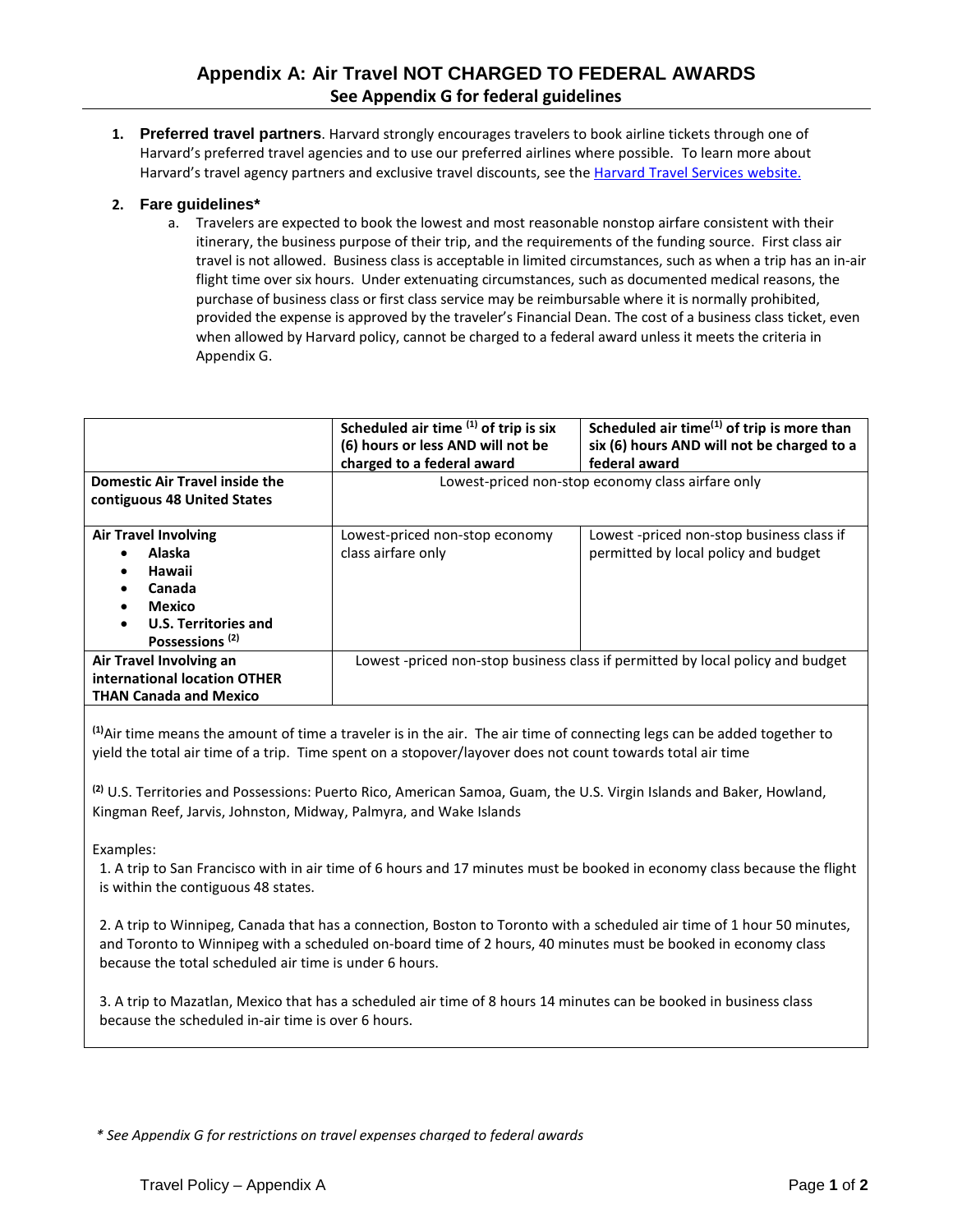- b. Ticket upgrades\*: Some airlines charge fees for preferred economy seating. Where permitted by local policies and budget, reasonable costs for these items are reimbursable. Complementary no cost upgrades are allowed.
- c. Airline frequent flyer programs
	- i. Free tickets: Harvard CANNOT reimburse travelers for tickets purchased with frequent-flyer miles. Monetary compensation provided to an employee in exchange for a free ticket is considered additional income. Harvard will reimburse fees associated with issuing a frequentflyer ticket, such as taxes and agency or airlines services fees. Travelers must always select the lowest-priced flight available regardless of personal frequent-flyer memberships.
	- ii. Upgrades: travelers may use personal, frequent-flyer-program miles to upgrade tickets provided there is no additional cost to the University. Note all free upgrades on the expensereimbursement report to avoid confusion when auditing.
	- iii. Airline policies: Harvard travelers are expected to observe airline policies regarding booking of flights, including restrictions on purchase of a roundtrip ticket for one-way travel.

## **3. Airline fees**

- a. Reimbursable:
	- i. Baggage check fees: Harvard will reimburse employees for reasonable and necessary fees for checking baggage.
	- ii. Ticket cancellation fees and change fees: Harvard will reimburse any cancellation fees or change fees provided there is a valid reason, such as a canceled conference or a medical emergency, for the change or cancellation of the ticket. Authorized approvers must ensure any change or cancellation fees charged to sponsored funds are allowable.
- b. Not reimbursable:
	- i. Lost or damaged baggage: Harvard will not reimburse travelers for personal items lost or damaged while traveling on business, nor will the University replace lost or damaged personal items. The traveler must address any such claims to the responsible airline.
	- ii. Airport airline club membership fees: airline club membership dues and similar programs are not reimbursable expenses.
	- iii. Memberships or fees for priority boarding, expedited security screening or customs processing (Global Entry, PreCheck, Nexus, Sentri) are not reimbursable. At the tub's discretion, the tub can treat these fees as additional pay.
- **4. Airline incidentals\*:** some airlines charge fees for wifi, snacks, non-alcoholic drinks, pillows and blankets, etc. Where permitted by local policies and budget, reasonable costs for these items are reimbursable.
- **5. Unused tickets\*:** when travel plans must be changed due to unforeseen circumstances, the traveler is responsible for notifying Egencia, or the airline or travel agency that booked the ticket. Flights must be cancelled prior to flight departure time. The traveler should request a refund (when a refundable ticket was issued) or request that cost of the unused ticket be applied to a future ticket. Penalties for changes to an airline ticket or similar charges for business reasons or circumstances beyond the traveler's control will be reimbursed. Unused tickets cannot be used for personal travel.

## **6. Non-commercial flights**

- a. Travel on charter aircraft: due to safety concerns, the University discourages use of chartered aircrafts. Travelers considering a chartered flight must contact their local tub financial dean's office before booking. Additionally, proof of adequate liability insurance must be provided, in advance, by the aircraft owners/operators. Minimum limits of \$25 million for light turboprop aircraft, \$50 million for light jet aircraft, and a minimum of \$3 million per seat for commercial airlines operated outside the US are recommended.
- b. Use of a private aircraft: a traveler may fly on private aircraft only under exceptional circumstances and only with the prior approval of his or her financial dean (or designee), administrative dean (or designee), or Vice President. Insurance recommendations are the same for private aircraft as for chartered aircraft; see the Risk Management and Audit Services website, at [http://rmas.fad.harvard.edu/.](http://rmas.fad.harvard.edu/)
- *\* See Appendix G for restrictions on travel expenses charged to federal awards*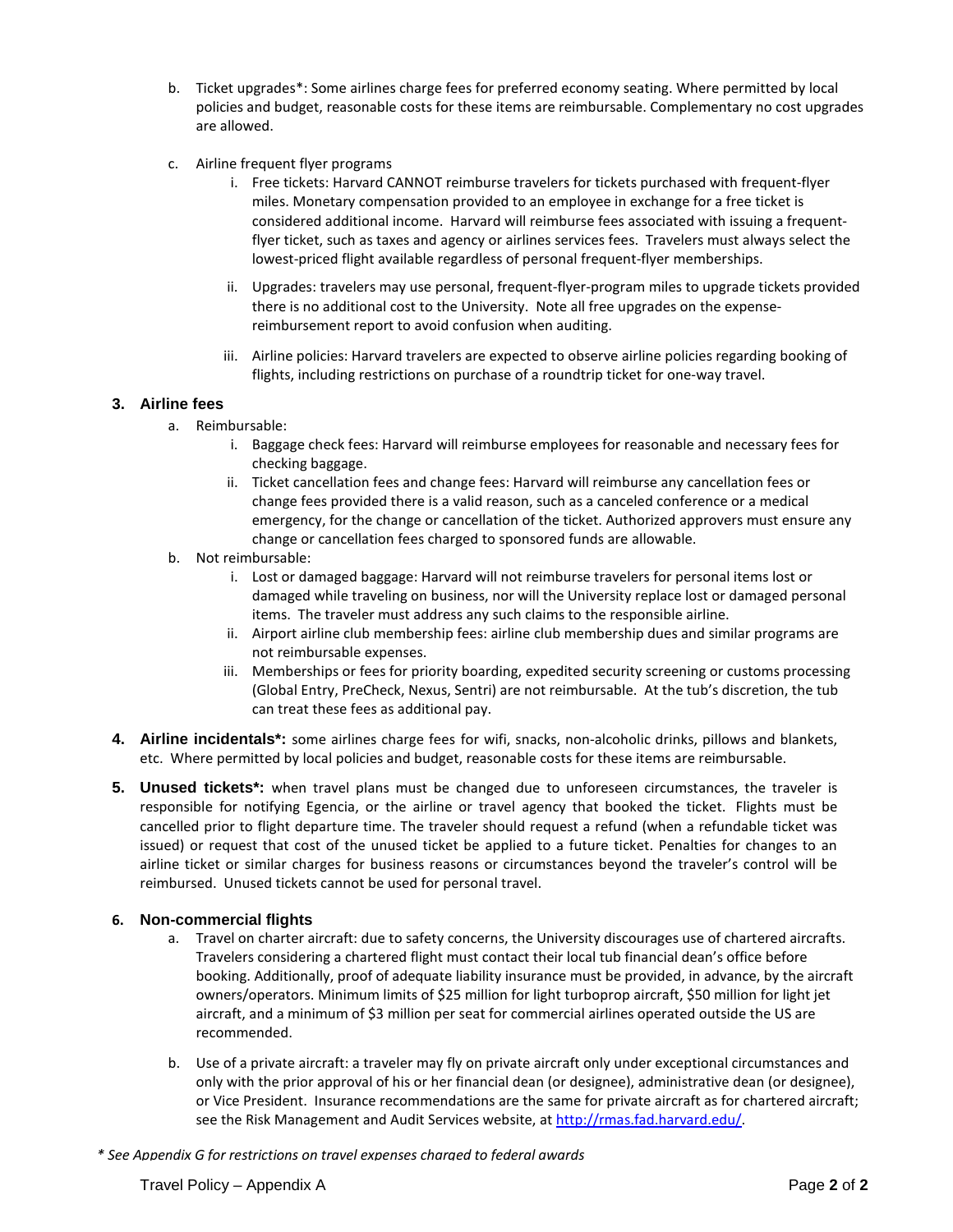<span id="page-10-0"></span>**I. Public Transportation, Shuttle Services and Taxis**. Travelers should consider public transportation and shuttle services where they are available. Taxis may also be used where other methods of travel are unavailable or impractical.

## **II. Business Use of Personal Cars**

**1. Necessity.** Travelers may use his or her personal car for University business travel if doing so is less expensive than other means of transportation. Harvard reimburses travelers for the business use of a personal car up to the federal government mileage rate. For a link to current government rates, visit the [Harvard Travel Services website.](http://travel.harvard.edu/resources) All requests for mileage reimbursement must include the traveler's itinerary, the dates the mileage expenses were incurred, and the number of business-related miles driven. The University will **NOT** reimburse travelers for gas expenses in lieu of miles. Commuting expenses, repairs, and ticket and traffic violations are **not** reimbursable.

### **2. Mileage reimbursements.**

- a. When traveling long distance to a business destination where flying would be an option, the mileage reimbursement amount cannot exceed the lowest airfare. Travelers must submit documentation of the lowest-cost airfare with the mileage reimbursement. If the driver requesting mileage reimbursement has carried one or more other University employees involved in the business trip, this information should be documented and submitted with the request.
- b. When traveling from home to the airport on a business trip, a traveler may use a personal car and request mileage reimbursement if the cost of taxi services exceeds the total cost of the mileage, tolls, and parking combined.
- c. When traveling to an off-campus temporary business destination, a traveler may use a personal car and request mileage reimbursement if the traveler typically works at an on-campus location. In such cases, travelers must be reimbursed from their actual starting point, i.e., from their home if traveling directly to the temporary work location from home, or from their regular on-campus location to the temporary work location.
- **3. Personal car insurance coverage.** It is the responsibility of the traveler to carry adequate insurance coverage for his or her own protection and for the protection of any passengers. Personal liability losses for benefits-eligible employees are covered above \$100,000 through the University's self-insurance funds. Travelers will not be reimbursed by the University for collision losses that occur during business usage of a personal car if that car is not adequately insured for collision damage. For more information, visit Risk Management and Audit Services Insurance Department website, a[t http://rmas.fad.harvard.edu.](http://vpf-web.harvard.edu/rmas/insurance.html)

## **III. Rental Cars**

- **1. Necessity**. A traveler may rent a car if driving to a destination is more cost-effective or practical than flying or taking a train, or if driving is necessary to transport large or bulky materials. Travelers arriving by other means may rent a car **at** their destination if doing so is less expensive than other local transportation modes such as taxis or airport shuttles.
- **2. Preferred vendors.** Employees who rent a car on Harvard business should where possible choose a University preferred rental car provider. Travelers should make reservations directly with one of Harvard's preferred rental car agencies or through one of Harvard's preferred travel agencies, using the appropriate Harvard corporate account numbers to receive negotiated rates and insurance coverage. Harvard's rental car corporate account numbers and preferred agencies can be found on the Harvard Travel Services website, under "Exclusive Travel Discounts – Preferred Rental Car," at <http://travel.harvard.edu/traveling-ground>
- **3. Restrictions on vehicle type.** Travelers must rent the most economical vehicle consistent with business needs and travel circumstances (usually a compact or mid-size), and must not exceed a full-size vehicle. Often Harvard's preferred rental car agencies will provide a free upgrade to travelers; travelers should note any free upgrades on their reimbursement requests to assist auditors. Fifteen passenger vans (or larger) are prohibited.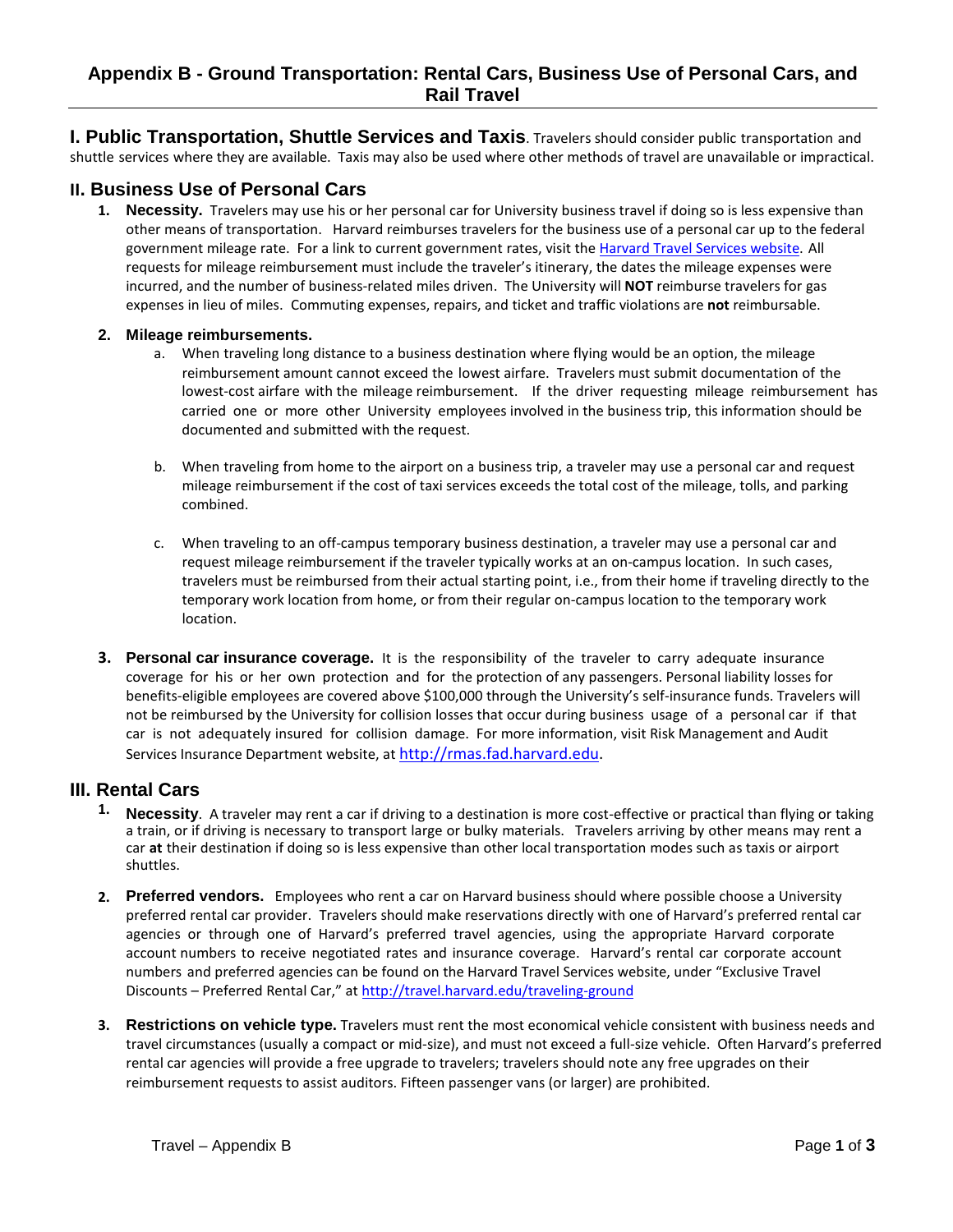#### **4. Insurance coverage.**

- a. Rental Car Insurance Coverage: Harvard drivers must get insurance for rental cars in accordance with the attached **[Rental Car Insurance Quick Reference Guide](#page-12-0)** prior to making a reservation. The University retains losses below \$250,000 per occurrence. Therefore, if a traveler does not purchase liability limits as specified in the table below, the department is responsible for covering losses up to \$250,000. Zipcar users are strongly encouraged to purchase the full damage waiver. No insurance is provided for fifteen passenger vans or larger.
- b. Insurance for Personal Use of a Rental Car. Personal use of a rental car during a business trip is NOT covered under University insurance in most cases. Harvard provides (or reimburses for) insurance coverage for travelers using a rental car the day before, the day after, and during the business trip. However, travelers who choose to extend a business trip for personal reasons either before or after business is conducted must purchase and pay for their own insurance coverage for those days. Harvard will NOT reimburse this coverage.
- c. Accidents: should a rental car accident occur while on University business, the traveler must submit a written accident report as soon as possible to the rental car company, to local authorities, as required, and to the University Insurance Office at 496-8830. For more information, visit Risk Management and Audit Services Insurance Department website, at [http://rmas.fad.harvard.edu.](http://rmas.fad.harvard.edu/pages/online-risk-management-system-0)

### **5. Minimum driving age and cancellations.**

- a. Minimum driving age: all drivers must meet the rental company's minimum-age requirement (typically 21, though sometimes older). Travelers must ensure that they meet age requirements when making reservations.
- b. Cancellations: travelers are responsible for canceling rental-car reservations when necessary by contacting the agency involved. When making cancellations, travelers must request and record a cancellation number in case of any billing disputes.

#### **6. Rental Car Club Memberships**.

- a. Zipcar memberships may be arranged through Harvard's Commuter Choice program; see [http://www.campusservices.harvard.edu/commuterchoice.](http://www.campusservices.harvard.edu/commuterchoice) The preferred form of payment for Zip Car rentals is the Corporate Card. If the Corporate cardholder is the renter, the coverage from the corporate card will cover the zip car deductible as long as the renter does not accept any additional insurances from Zip Car and reports the accident to Mastercard within 60 days. If the Corporate cardholder is not the renter, or the traveler is using another form of payment, there is a \$750 deductible charged by Zip Car; in such cases, travelers are strongly encouraged to purchase the full waiver from Zip Car which eliminates the deductible. This is a reimbursable expense. Note that since Zipcar is an individual rental, the waiver would not extend to another driver for the same vehicle rental.
- b. Harvard travelers can get free memberships with Hertz as a part of the University's contract.
- c. *Membership fees for other rental car club programs are not reimbursable*.

**IV. Sedan Services**. Private sedan or car services are normally more expensive than taxis and should be used only when valid business reasons preclude the use of more economical transportation. The use of private sedan or car services to attend meetings on or around campus is prohibited. Limousine expenses under any circumstances are **not** reimbursable. Visit the Harvard Travel Services website, a[thttp://travel.harvard.edu/traveling-ground f](http://travel.harvard.edu/traveling-ground)or more information, including a list of preferred sedan-services providers.

V. Rail Travel. All rail travel is expected to be at the lowest fare that offers reserved seating. For rail travel over six hours, first-class seating is reimbursable. For most international rail travel, reserved seating is only available in first class.

**VI. Bus Charters.** For University groups chartering busses, we recommend travelers charter such vehicles from Campus Services Transit & Fleet department, when possible. If chartering through an outside party, proof of adequate liability insurance must be provided, in advance, by the charter owners/operators. Minimum limits of \$1 million per seat are recommended.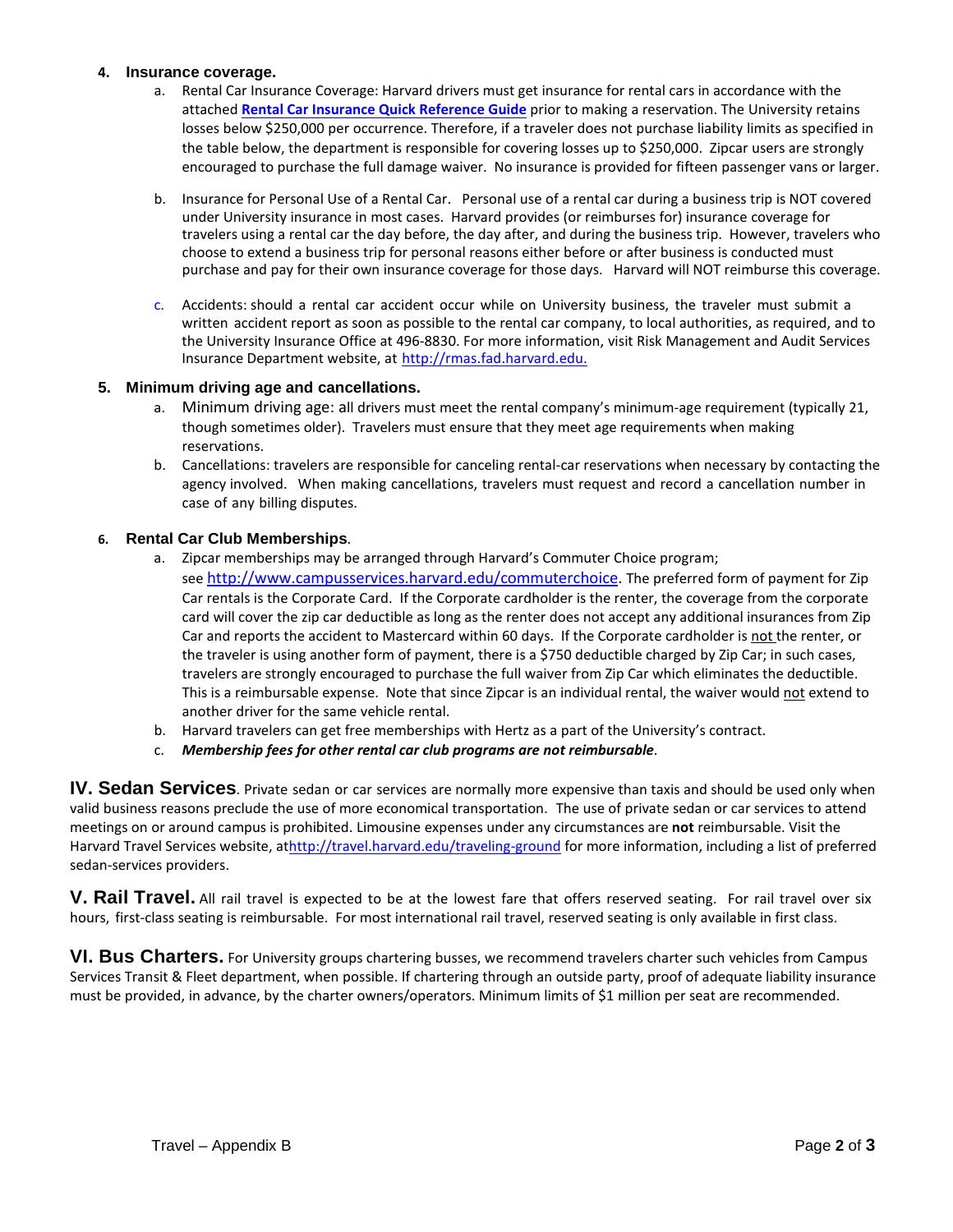## **Rental Car Insurance Quick Reference Guide**

<span id="page-12-0"></span>**The following matrix applies to benefits eligible Harvard employees, non-benefits eligible Harvard employees and non-employees traveling on Harvard related business. This includes students performing official work for Harvard and student groups sponsored by the FAS's Office of Student Life (and equivalent offices at other Harvard schools) on official Harvard trips. Travelers must purchase all of the insurance indicated below even if paying for the rental with a Harvard corporate card.**

| <b>Insurance Type and What It Covers</b>          | Within All 50 U.S. States and Within Puerto Rico |           | <b>Outside All 50 U.S. States and Outside Puerto Rico</b> |
|---------------------------------------------------|--------------------------------------------------|-----------|-----------------------------------------------------------|
| <b>Supplemental Liability</b>                     | Enterprise, National, or Hertz* - DECLINE        | $\bullet$ | All vendors - PURCHASE SLI of \$250K per                  |
| Insurance (SLI)                                   | MUST use Harvard's account numbers:              |           | person/\$250K per occurrence                              |
|                                                   | $\circ$ Hertz = CDP 31570                        |           |                                                           |
| <b>Protects authorized drivers</b>                | $\circ$ Enterprise/National = XZHARVB            |           |                                                           |
| against bodily injury                             |                                                  |           |                                                           |
|                                                   | All other vendors - PURCHASE SLI of \$250K per   |           |                                                           |
|                                                   | person/\$250K per occurrence                     |           |                                                           |
|                                                   |                                                  |           |                                                           |
| <b>Loss Damage Waiver/Collision</b>               | Enterprise, National, or Hertz* - DECLINE        | $\bullet$ | All vendors - PURCHASE LDW/CDW                            |
| Damage Waiver (LDW/CDW)                           | MUST use Harvard's account numbers:              | $\bullet$ | In some countries there is a deductible that              |
|                                                   | $\circ$ Hertz = CDP 31570                        |           | applies even if you purchased the LDW/CDW                 |
| Covers damage to your rental                      | $\circ$ Enterprise/National = XZHARVB            |           | coverage. This is a reimbursable                          |
| car                                               |                                                  |           | expense. Departments can recover this                     |
|                                                   | All other vendors - PURCHASE LDW/CDW             |           | amount by filing a claim with the Insurance               |
|                                                   |                                                  |           | Office (617-495-7971)                                     |
| <b>Personal Accident Insurance</b>                | PAI is not a reimbursable expense<br>$\bullet$   | $\bullet$ | PAI is not a reimbursable expense                         |
| (PAI)                                             |                                                  |           |                                                           |
|                                                   | Drivers may purchase PAI at their own expense    |           | Drivers may purchase PAI at their own                     |
| Covers medical expenses, loss                     |                                                  |           | expense                                                   |
|                                                   |                                                  |           |                                                           |
|                                                   |                                                  |           |                                                           |
| of or damage to property, and<br>accidental death |                                                  |           |                                                           |

Revised 11/13/2015

\*There are a handful of small, remote Hertz locations ("licensee" locations) that do not honor the Harvard corporate rates or include the required insurance; if renting from one of these locations, travelers must purchase SLI of \$250K per person, per occurrence and LDW/CDW insurance. When renting with Hertz, be sure to verify that Harvard's corporate rates and required insurance are provided at that location. [See the Travel Policy page "Related Resources" sidebar for a](http://policies.fad.harvard.edu/pages/travel-0) list of Hertz licensee locations.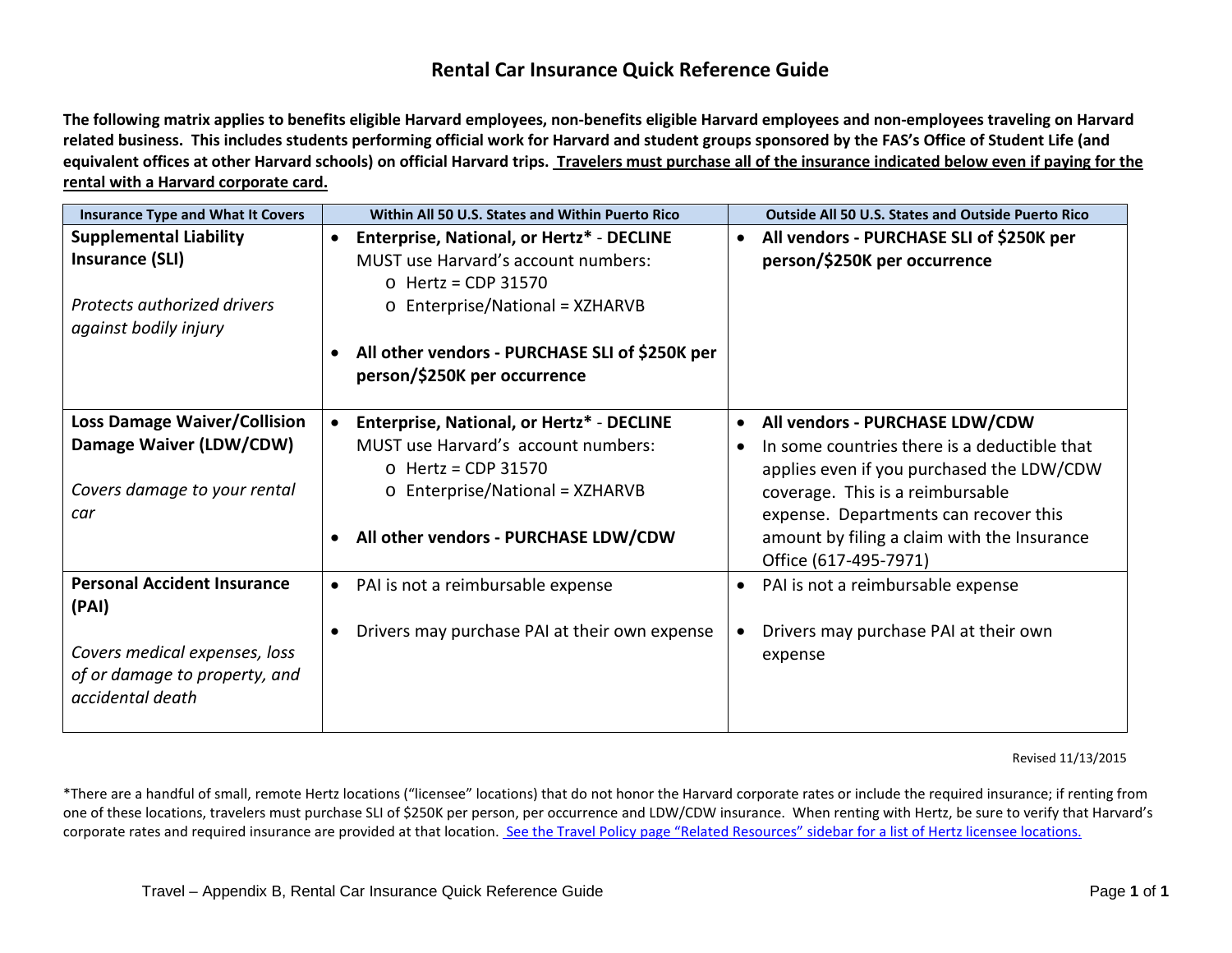- <span id="page-13-0"></span>**1. Necessity**: the University will reimburse travelers for lodging expenses while on official University business further than 50 miles one way from the traveler's place of work.
- **2. Preferred travel partners**: Harvard strongly encourages travelers to book lodging through one of Harvard's preferred hotels or travel agencies. To learn more about Harvard's travel agency partners and exclusive travel discounts, visit the Harvard Travel Services website, at [http://www.travel.harvard.edu/cgi](http://www.travel.harvard.edu/cgi-bin/travel/booking/hotels.php)[bin/travel/booking/hotels.php.](http://www.travel.harvard.edu/cgi-bin/travel/booking/hotels.php)

#### **3. Hotels:**

- a. Rooms: travelers are expected to stay in standard, single-occupancy rooms where available; roomupgrade fees are not reimbursable. Travelers are responsible for canceling room reservations when necessary; Harvard will not reimburse travelers for cancelation or "no-show" charges. Reimbursement requests for lodging expenses must be supported by a hotel folio, regardless of the expense amount. Proof of payment is required.
- b. Internet connection fees: Harvard will reimburse for reasonable internet connectivity fees.
- c. In-room movies and similar charges: the University will not reimburse travelers for personal expenses, such as, but not limited to, in-room video rentals, in-room alcoholic beverages, and recreational charges (such as golf fees or exercise- room/health-club fees).
- d. Hotel frequent guest programs: Harvard CANNOT reimburse travelers for rooms purchased with frequent-guest-program credits. Monetary compensation provided to an employee in exchange for free lodging is considered additional income. However, travelers may use personal, hotel-frequentguest-program credits to upgrade a room provided there is no additional cost to the University. All free upgrades must be noted on the expense reimbursement report to avoid confusion when auditing. Hotel frequent-guest program fees are not reimbursable.
- **4. Rental accommodations:** travelers may stay in rental accommodations only if the total cost of the rental is less expensive than the total cost of the required hotel stay in a standard, single-occupancy room. For example, if University business requires a traveler to stay in a hotel for four nights, the traveler could rent a house for a week only if the weekly rental fee is less than the cost of a four-night hotel stay in a standard, single occupancy room. Travelers must provide documentation of the rental accommodation's lower cost. Rental accommodations must be approved in advance by the traveler's department or tub financial dean's office. Travelers must pay the landlord of the rental accommodation through HCOM Payment Request or Harvard University Corporate Card to enable proper tax reporting; other payment methods are prohibited.
- **5. Private residences\*:** travelers who stay in a private residence with relatives or friends while traveling on business may be reimbursed for one appreciation gift per visit, under \$75 (including tax or any other charges).
- **6. Sabbatical lodging:** sabbatical lodging expenses are reimbursed only if the faculty member incurs two sets of living expenses simultaneously. A faculty member may be reimbursed for additional lodging expenses incurred at the sabbatical location, less any income received by the faculty member for renting out his or her primary residence, provided there is a stated business purpose for the additional lodging expenses. The tax rules surrounding sabbatical expenses are complex; contact your local finance office.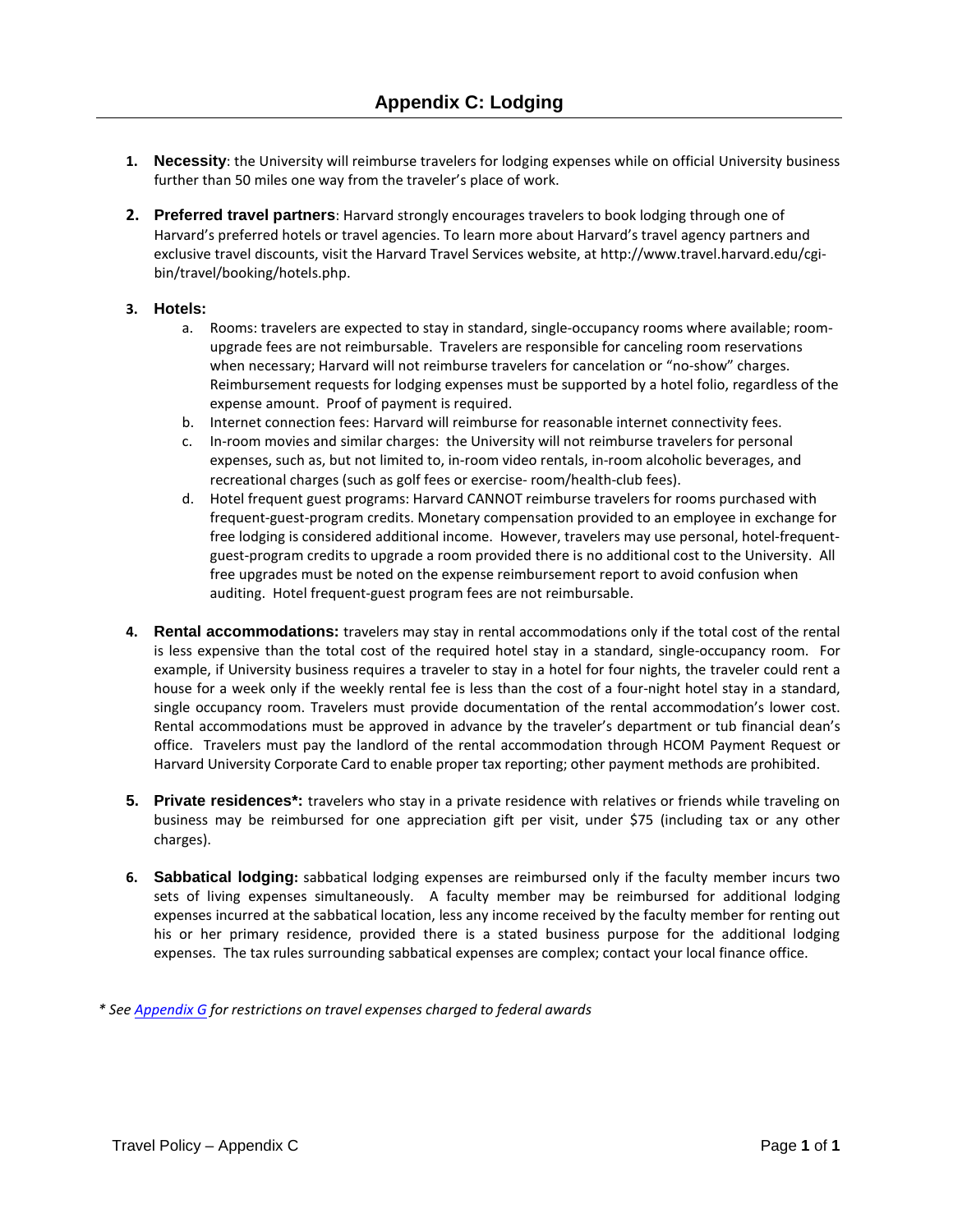<span id="page-14-0"></span>

| Appendix D - Meals, Entertainment and Miscellaneous Expenses While Traveling |                                                                                                                                                                                                                                                                                                                                                                                                                                                                                                                                                                                                                                 |  |
|------------------------------------------------------------------------------|---------------------------------------------------------------------------------------------------------------------------------------------------------------------------------------------------------------------------------------------------------------------------------------------------------------------------------------------------------------------------------------------------------------------------------------------------------------------------------------------------------------------------------------------------------------------------------------------------------------------------------|--|
| <b>Generally Reimbursable</b>                                                |                                                                                                                                                                                                                                                                                                                                                                                                                                                                                                                                                                                                                                 |  |
| <b>Inoculations</b>                                                          | Expenses related to inoculations required for business travel are reimbursable                                                                                                                                                                                                                                                                                                                                                                                                                                                                                                                                                  |  |
| <b>Passports and Visas</b>                                                   | Expenses related to visas and/or passports required for University business travel are reimbursable.                                                                                                                                                                                                                                                                                                                                                                                                                                                                                                                            |  |
| <b>Hotel Internet</b>                                                        | Travelers will be reimbursed hotel internet-connection charges that are reasonable and necessary for conducting University business.                                                                                                                                                                                                                                                                                                                                                                                                                                                                                            |  |
| <b>Connections</b>                                                           |                                                                                                                                                                                                                                                                                                                                                                                                                                                                                                                                                                                                                                 |  |
| <b>Reimbursable with Restrictions</b>                                        |                                                                                                                                                                                                                                                                                                                                                                                                                                                                                                                                                                                                                                 |  |
| Laundry                                                                      | Laundry expenses for business trips of four (4) days or less are not reimbursable. Reasonable laundry expenses for business trips of five (5) days or more are                                                                                                                                                                                                                                                                                                                                                                                                                                                                  |  |
|                                                                              | reimbursable, provided the reimbursement request has a proper detailed business purpose noting the duration of the trip.                                                                                                                                                                                                                                                                                                                                                                                                                                                                                                        |  |
| <b>Telephone Calls</b>                                                       | Travelers will be reimbursed for phone calls that are reasonable and necessary for conducting University business, and that result in incremental out of pocket cost<br>to the traveler. Travelers are expected to use the most economical means of making phone calls while traveling on business. Reimbursement requests with<br>telephone-call expenses must be accompanied by a hotel or phone bill showing itemized call information. Expenses for calls made from airplane phones<br>("airphones") are not reimbursable except in emergencies or extenuating circumstances.                                               |  |
|                                                                              | Cell phone/smartphone use when traveling abroad can become cost prohibitive if you are not equipped with the correct plans and tips for minimizing cost. HUIT<br>Telecom Operations has developed mobility guides with essential step by step instructions to ensure that you minimize cell phone costs for both voice and data<br>while traveling abroad. For more information, see the Cell Phone Travel Checklist to make sure you are ready to take your cell phone/smartphone abroad.                                                                                                                                      |  |
| <b>Entertainment</b><br>expenses*                                            | Individual entertainment expenses while traveling (in-room movies, etc.) are not reimbursable. However, business entertainment expenses, such as outings to<br>theaters or cultural events, are reimbursable if the person(s) entertained has a potential or actual business relationship with the University, or if the business<br>discussion will directly benefit the University. Employees must also follow any local tub policies when incurring entertainment expenses; an individual with<br>questions must contact his or her tub financial dean's office. Entertainment expenses must be charged to object code 8450. |  |
| <b>Individual meal</b>                                                       | Travelers will be reimbursed for reasonable individual meal expenses while on University business. Harvard will not reimburse for excessive meal costs that are not                                                                                                                                                                                                                                                                                                                                                                                                                                                             |  |
| expenses while                                                               | substantiated by a complete and explanatory business purpose. Per IRS regulations, the University does not reimburse individual meal expenses for one-day travel                                                                                                                                                                                                                                                                                                                                                                                                                                                                |  |
| traveling                                                                    | except when the travel time is greater than twelve (12) hours. Per diem rates may not be used for one-day travel.                                                                                                                                                                                                                                                                                                                                                                                                                                                                                                               |  |
| <b>Business meals with</b>                                                   | Business meals are defined as meals with faculty, staff, students, donors, or other external parties during which specific documented business discussions take place.                                                                                                                                                                                                                                                                                                                                                                                                                                                          |  |
| others while traveling                                                       | Travelers must exercise fiscal responsibility when choosing restaurants; travelers should avoid high-end establishments unless circumstances dictate that such a                                                                                                                                                                                                                                                                                                                                                                                                                                                                |  |
|                                                                              | choice is appropriate, as when conducting University business with a major donor or foreign dignitary. Harvard will not reimburse for excessive meal costs that are                                                                                                                                                                                                                                                                                                                                                                                                                                                             |  |
| Alcoholic beverages*                                                         | not substantiated by a complete and explanatory business purpose.<br>Alcohol purchased at business meals should be kept to a minimum, and must be charged to object code 8450 (expenses ineligible for federal reimbursement). Some                                                                                                                                                                                                                                                                                                                                                                                             |  |
|                                                                              | local policies may have greater restrictions on the purchase of alcohol; travelers with questions must contact their tub financial dean's office for details.                                                                                                                                                                                                                                                                                                                                                                                                                                                                   |  |
| <b>Nonstandard</b>                                                           | The University recognizes the unique nature of certain travel, entertainment, and non-travel business expenses incurred for fundraising and development activities.                                                                                                                                                                                                                                                                                                                                                                                                                                                             |  |
| fundraising expenses                                                         | If these activities necessitate a deviation from stated policies, the individual must attach a brief explanation to the completed receipt report or expense form. A                                                                                                                                                                                                                                                                                                                                                                                                                                                             |  |
|                                                                              | letter from a Financial Dean is not required, except in the case of first-class air travel. The business purpose must indicate that the expenses are directly related to                                                                                                                                                                                                                                                                                                                                                                                                                                                        |  |
|                                                                              | development activity.                                                                                                                                                                                                                                                                                                                                                                                                                                                                                                                                                                                                           |  |
| <b>Not Reimbursable</b>                                                      |                                                                                                                                                                                                                                                                                                                                                                                                                                                                                                                                                                                                                                 |  |
| In-room charges, etc.                                                        | The University will not reimburse travelers for personal expenses, such as, but not limited to, in-room video rentals, in-room alcoholic beverages, and recreational                                                                                                                                                                                                                                                                                                                                                                                                                                                            |  |
|                                                                              | charges (such as golf fees or exercise- room/health-club fees).                                                                                                                                                                                                                                                                                                                                                                                                                                                                                                                                                                 |  |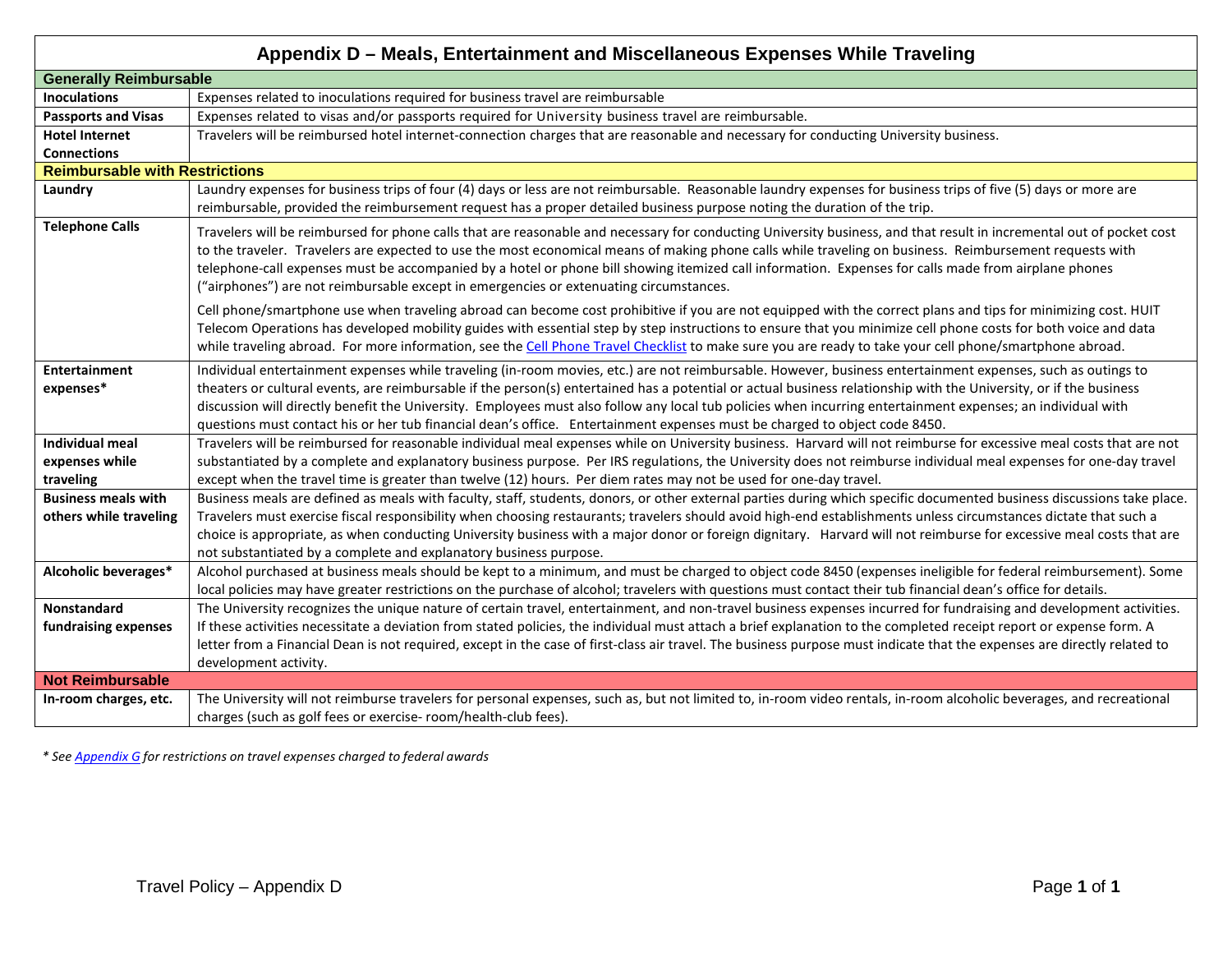## **Appendix E: Combined Business and Personal Travel**

<span id="page-15-0"></span>All travel charged to the University must have a bona fide business purpose that substantially and directly benefits Harvard. A Harvard traveler can be reimbursed for all reasonable travel expenses of trips that are entirely business related. When personal and business travel are combined, the department must determine if the trip was **primarily** for University business or for personal travel. The ultimate issue is whether the primary motivation for the trip was for business or personal reasons; the amount of time spent on business activities compared to the time spent on personal activities is an important factor, but is not necessarily determinative. As a general rule, however, if more days are spent on University business than on non-University business, the trip can be deemed **primarily** for University business. When determining if a trip is related primarily to business or to personal activities, units must consider the amount of trip time devoted to personal activities and to business activities, and to whether any personal activities result in additional costs to the University.

If a trip was primarily for business and, while at the business destination, the traveler extends his or her stay for a vacation, made a personal side trip, or had other personal activities, the traveler can be reimbursed only for the business-related travel expenses. These expenses include the travel costs of getting to and from the business destination, lodging expenses incurred while conducting University business, and any business-related expenses at the business destination. Incremental costs that result from combining business and personal activities may not be reimbursed.

If a trip was primarily for personal reasons, such as a vacation, the cost of the trip (including travel to and from the destination, lodging, and other miscellaneous expense) is a non-reimbursable personal expense. However, a Harvard traveler may be reimbursed for bona fide University business expenses incurred during a personal trip, such as conference fees. However, per IRS regulations, the scheduling of incidental business activities during an otherwise personal trip, such as having lunch with a colleague at another University or attending one lecture during a two-week trip taken with family, will not change what is really a vacation into a reimbursable business trip. Travelers and approvers are expected to exercise fiscal responsibility and good judgment; your knowledge of the particular circumstances will inform your determination.

The following grid gives examples to help travelers and approvers determine if a trip is related primarily to business or to personal activities:

| Trip more likely to be considered primarily                                                                                                                                 | Trip more likely to be considered primarily                                                                                                                     |
|-----------------------------------------------------------------------------------------------------------------------------------------------------------------------------|-----------------------------------------------------------------------------------------------------------------------------------------------------------------|
| personal when:                                                                                                                                                              | business when:                                                                                                                                                  |
| An individual travels to celebrate holidays with her<br>family. During the two-week visit, she has two<br>meetings with colleagues to discuss research.                     | An individual attends a conference from Wednesday<br>through Friday, and he extends his stay through Sunday.                                                    |
| An individual participates in a family wedding<br>ceremony over the weekend. On Monday, he presents<br>a lecture at a university in the city where the wedding<br>was held. | An individual presents a two-week lecture series, and<br>she extends her stay for an additional three weeks to<br>collaborate with colleagues on research work. |
| An individual plans a three-week vacation in Italy.                                                                                                                         | An individual attends a procurement consortium                                                                                                                  |
| Upon completion of the vacation, she plans a two-day                                                                                                                        | meeting from Monday through Wednesday, and he                                                                                                                   |
| visit, partially funded by her grant, to a research center                                                                                                                  | schedules a tour of the sponsoring vendor's facilities for                                                                                                      |
| located in Paris.                                                                                                                                                           | the following Tuesday.                                                                                                                                          |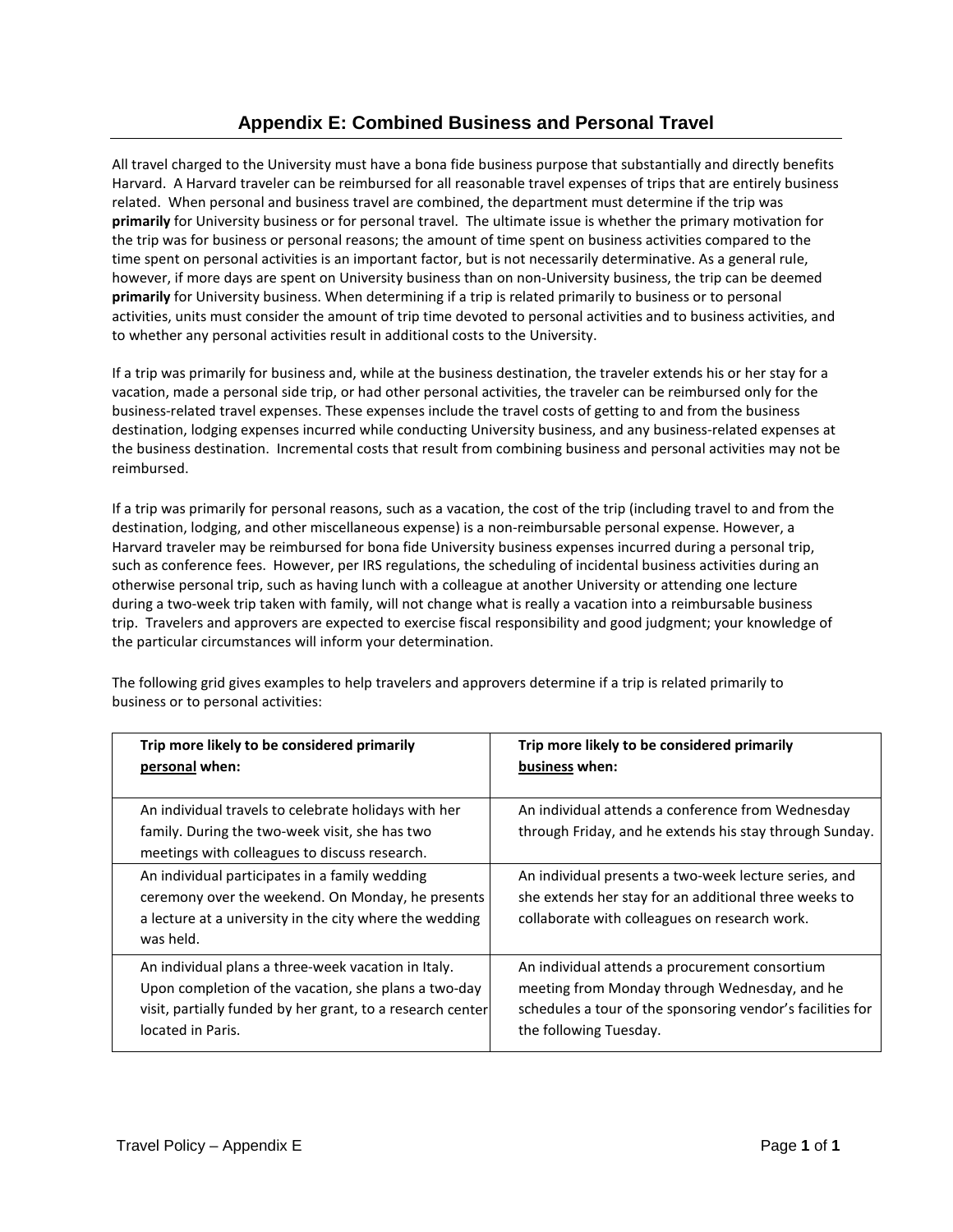<span id="page-16-0"></span>Expenses related to an employee's spouse or other family members are not reimbursable unless there is a bona fide business purpose for their presence on the trip. If there is no bona fide business purpose and the department still wishes to reimburse the family members' business expenses, those expenses must be processed as additional pay to the Harvard employee.

**Bona Fide Business Purpose for Spousal/Family Member Travel**. When an employee spouse/family member who attends a function has a significant role in the business proceedings, or is involved in fundraising activities, this constitutes a business purpose under IRS regulations. In such cases, the University will reimburse the business traveler for the spouse's (or other family member's) non-personal expenses directly resulting from travel on University business. A spouse who attends a function is considered to have a business purpose if he or she has a significant role in the proceedings or makes an important contribution to the success of an event. Generally, protocol or tradition dictates when the participation of a high-level official's spouse is required at official University functions, such as alumni gatherings, fund-raising, or ceremonial activities, certain athletic events, and community events.

**Non-Bona Fide Business Purpose for Spousal/Family Member Travel.** The IRS has ruled that when a spouse attends a meeting or conference as a companion and has no significant role or performs only incidental duties of a social, clerical, or medical nature, then the attendance does not constitute a business purpose. The following grid is provided to help determine if spousal/family travel is taxable or non-taxable:

| <b>Expenses more likely to be taxable</b>                                                                                    | Expenses more likely "bona fide" (non-taxable)                                                                                               |
|------------------------------------------------------------------------------------------------------------------------------|----------------------------------------------------------------------------------------------------------------------------------------------|
| when:                                                                                                                        | when:                                                                                                                                        |
| No formal request for family member to<br>attend event(s)                                                                    | Formal or official correspondence requests<br>spouse or other family members of Harvard<br>employees to make the trip or attend event(s)     |
| Family members are not required to attend<br>meetings, given assignments in advance, or<br>make presentation at the event(s) | Spouses or other family members are<br>required to attend meetings, given<br>assignments in advance, or make<br>presentation at the event(s) |
| Family member performs only "helpful"<br>services, such as social, medical assistance, etc.                                  | Family member performs "necessary"<br>services by acting as a representative of the<br>University in a substantial manner                    |
| Only Harvard employees and family                                                                                            | Non-Harvard individuals (alumni, donors,                                                                                                     |
| member attend event(s)                                                                                                       | recruits, etc.) attend event(s)                                                                                                              |
| Family members participate in substantial                                                                                    | Family members do not participate in                                                                                                         |
| tourist activities                                                                                                           | tourist activities                                                                                                                           |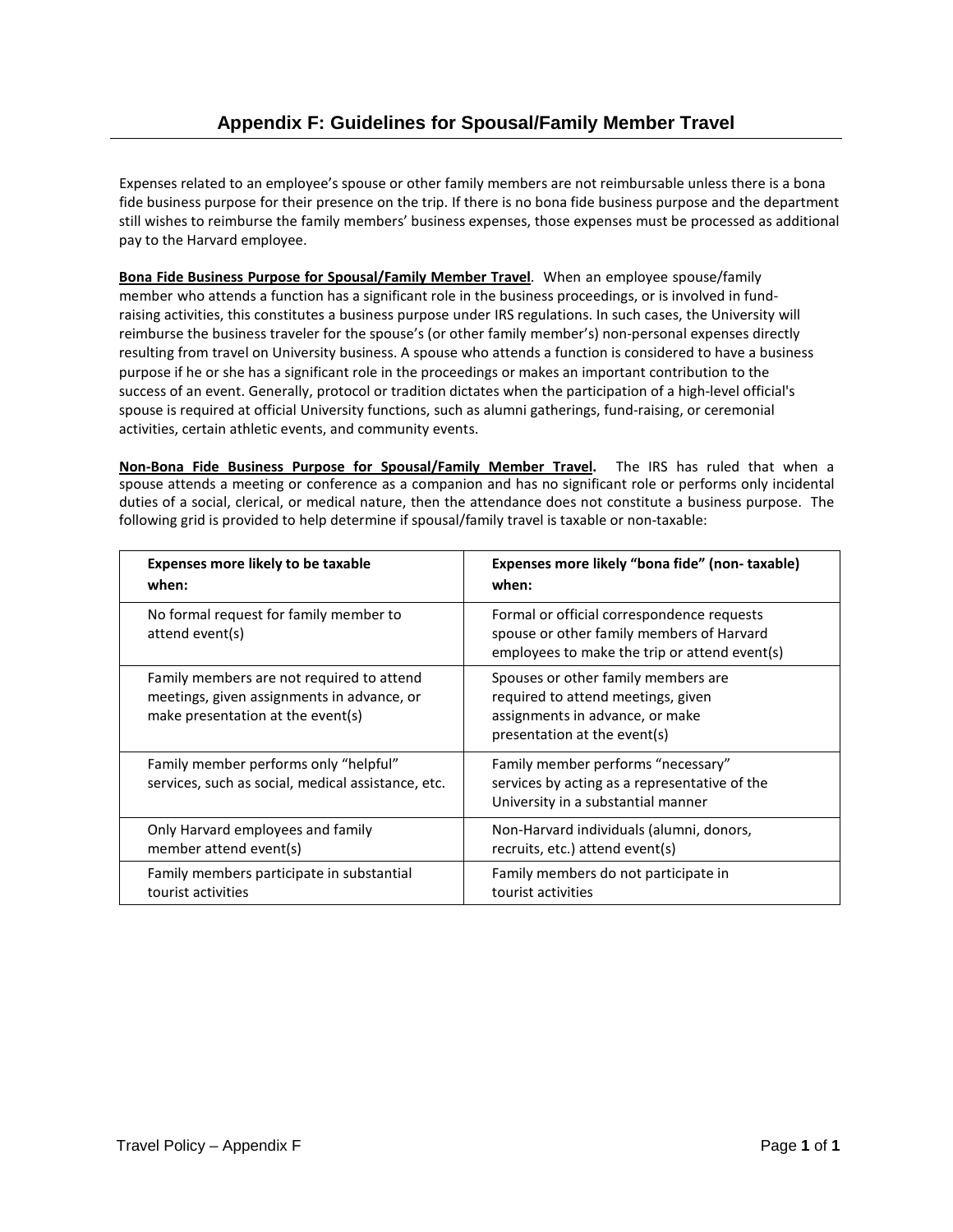As outlined in the [Sponsored Expenditure Guidelines Policy,](http://osp.finance.harvard.edu/sponsored-expenditures-guidelines) travel-related expenses are allowable as direct expenses when they provide a direct benefit to the sponsored award.

Unallowable travel expenses include, but are not limited to:

- **Limousines**
- Commuting or travel expenses when not on "travel status"
- Airfare above "lowest economy fare class" (coach or equivalent)

Domestic and foreign travel charged to a sponsored project must follow these guidelines as well as the Harvard University Travel Policy and funding agency requirements, whichever imposes the greater restrictions.

Travel expenses that directly support the sponsored project may be charged on an actual expense basis, on a per diem or mileage basis in lieu of actual expenses incurred, or on a combination of the two, provided the method used is applied to an entire trip and not to selected days of the trip.

In order to charge a business meal on a federal award, an itemized receipt should be presented even if the total amount of the bill is less than \$75. If an itemized receipt is not available, use a Missing Receipt Affidavit (MRA), and:

- If the meal(s) did not include alcohol, the traveler must attest in writing that no alcohol was charged, and the entire amount can be charged to the appropriate federal award.
- If the meal(s) did include alcohol and the traveler can attest in writing the alcohol cost, then the alcohol portion of the meal costs, along with the applicable tax and tip, must be charged to a nonsponsored account (using object code 8450). The remainder of the meal costs can be charged to the appropriate federal award.
- If alcohol was included and the traveler CANNOT attest to the alcohol cost, then no portion of the meal costs can be charged to a federal award.

## **Air Travel**

**2 CFR §200.474.3(d)**

### **Lowest Economy Fare Class**

Federal regulations require travelers to incur the lowest possible expense to the federal award; in most circumstances, this is a non-refundable (restricted) economy class airfare.

Federal regulations require that airfare costs in excess of the lowest economy fare class are unallowable except when such accommodations would:

- (i) Require circuitous routing;
- (ii) Require travel during unreasonable hours;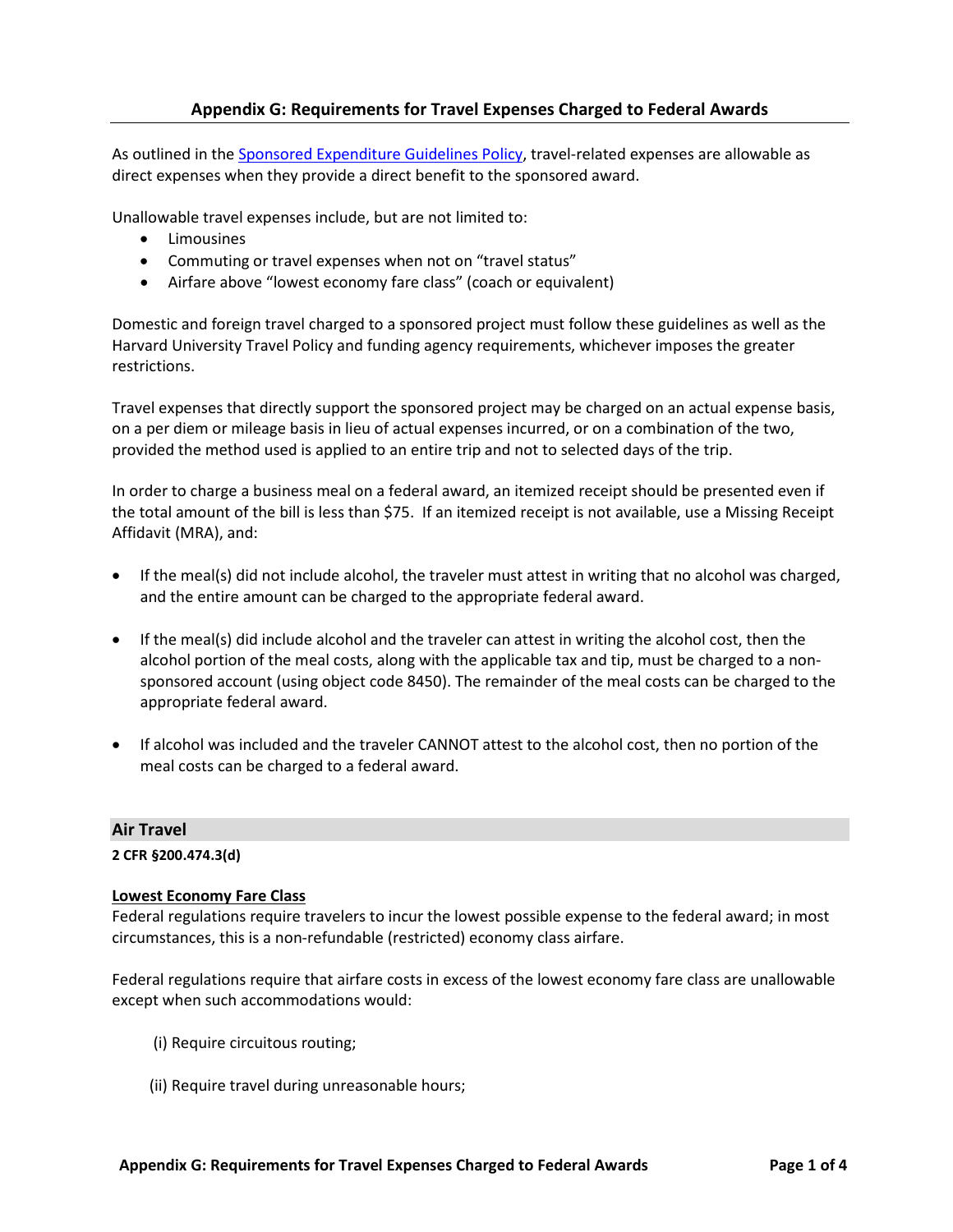- (iii) Excessively prolong travel;
- (iv) Result in additional costs that would offset the transportation savings; or
- (v) Offer accommodations not reasonably adequate for the traveler's medical needs.

Once this criteria is met, the traveler must justify and document the exception for the use of businessclass or upgraded economy airfare to be allowable on a federal award. Complementary (no cost) upgrades are allowed. The Federal Lowest Economy Airfare Travel Reimbursement Exception Form must be completed and signed by an authorized signer and submitted with the travel reimbursement documentation.

There may be circumstances where there is a high likelihood that the itinerary may change; in these situations it is appropriate to purchase a refundable (unrestricted) ticket. Include in the business purpose section of the reimbursement request the reason for purchasing a refundable ticket.

### **Business Class Airfare or Upgraded Economy**

If business class travel or upgraded economy is allowed under the Harvard Travel Policy but cannot be charged to the federal award, the traveler may still fly business class or upgraded economy. However, the difference in fare between the least expensive economy fare class and the business class fare must be charged to a non-sponsored account. Business class airfare can only be charged to a federal award if one of the Federal exceptions noted above is met. There are no exceptions to this rule.

The traveler must obtain, within one business day of booking the flight, a price quote for the economy fare for the same itinerary. The economy class fare can be charged to the federal award and the difference **must** be charged to a non-sponsored account. The [Federal Lowest Economy Split Coding Job](http://osp.finance.harvard.edu/files/osp/files/federal_awards_airfare_cost_allocation_coding_job_aid_1616.docx?m=1452107813)  [Aid](http://osp.finance.harvard.edu/files/osp/files/federal_awards_airfare_cost_allocation_coding_job_aid_1616.docx?m=1452107813) can be utilized to calculate the charges and retained as supporting documentation.

If the traveler does not obtain written documentation of the lowest available economy fare for the same itinerary within one business day of booking the flight, then NO portion of the fare may be charged to the federal award. Post-booking quotes are not allowed as substitute documentation.

### **Fly America Act**

All air travel on federal awards must comply with the Fly America Act and use U.S. Flag Carriers even when a less costly foreign flag carrier is available, unless the flight meets the circumstances and exceptions described in the Harvard University [Fly America Travel Reimbursement Exception Form.](http://osp.finance.harvard.edu/files/osp/files/fly_america_form_nov_2015_2.docx?m=1452108034) Departments/local units need to retain documentation of the Fly America exceptions.

The Open Skies Agreement is an exception to the Fly America Act requirement and it allows travelers to fly on airlines from the European Union, Australia, Switzerland and Japan under certain circumstances. To determine if a flight meets the Open Skies Agreement criteria, see the Harvard Travel Services [International Travel page](http://travel.harvard.edu/international-travel) and scroll down to the [Fly America Act and Open Skies Agreement Decision](http://www.travel.harvard.edu/travel/documents/open_skies_decision_tree.pdf)  [Tree.](http://www.travel.harvard.edu/travel/documents/open_skies_decision_tree.pdf)

Examples of **allowable** air travel expenses on federal awards:

- A researcher purchased an economy fare and it was upgraded to business class for free (no additional costs)
- A research fellow traveled on a foreign airline but the ticket has a US carrier code (code share) next to the flight numbers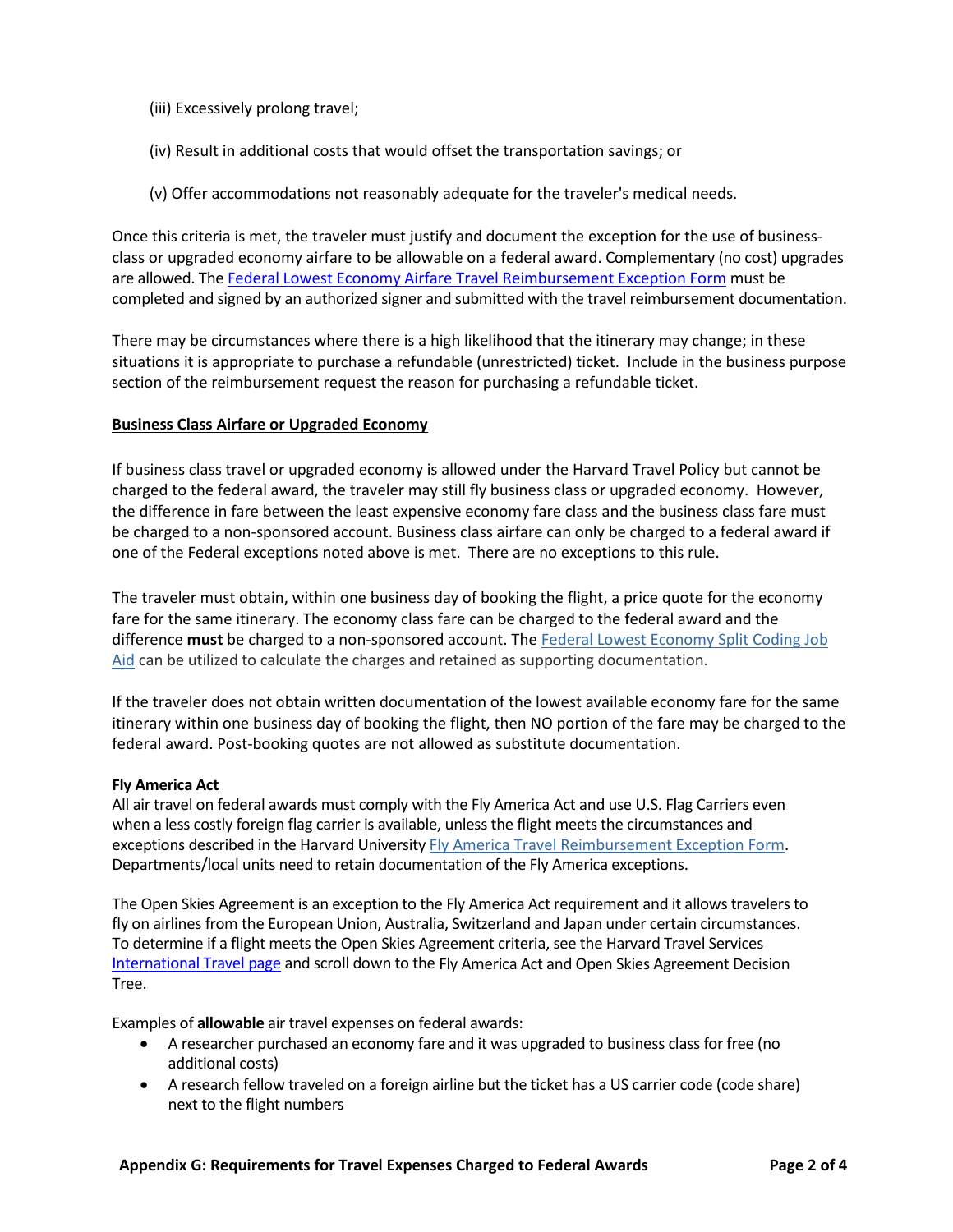Examples of **unallowable** air travel expenses on federal awards:

- A PI purchased a non-stop business class ticket for domestic travel because the coach class fare was not available and there were alternative flights available
- A PI booked a business class ticket for an 8 hour international flight on a US carrier and charged the full fare to the federal award without any written documentation of an exception
- A co-PI booked an economy airfare for a flight from Boston to Amsterdam on a European carrier; purpose of the trip was to present a paper on a DOD-funded award.
- A post-doc purchased a ticket from a US Airlines website for attending a conference in Vancouver, but the ticket has a foreign carrier's code (code share) next to the flight numbers (the seat does not qualify as US flag carrier)

## **Airline incidentals**

- Reasonable airline internet fees during travel related to an award are generally allowable costs on federal awards
- Some airlines charge fees for snacks, non-alcoholic drinks, pillows and blankets, etc. Where permitted by local policies and budget, reasonable costs for these items are reimbursable. Expense categories typically ineligible for Federal Reimbursement like entertainment (e.g. inflight movie) and alcohol cannot be charged to a federal award.

## **Local Business Meals**

Meals consumed in the local environs (i.e. the Longwood Medical Area Campus, the affiliated hospitals, or the Harvard Cambridge and Allston campuses) are rarely allowed to be charged to federal awards.

The Harvard University Travel policy may permit the expenditure of Harvard funds for these types of expenses, but they are generally unallowable on federal awards. In these cases, the expense should be charged to a faculty or departmental discretionary account or other appropriate non-federal account.

Examples of food charges that should not be directly charged:

- Researchers and/or staff meeting to discuss progress on the grant
- PI has lunch/dinner with a colleague to discuss research (the meal of the visitor, if they are on travel status, may be charged to the award)

Local business meals may be directly charged to an award if they are linked to a formal meeting or conference at which technical information directly related to the award is being shared or disseminated. Note that specific federal sponsors may have varying terms and conditions that differ from the federal definitions. Please refer to the award's terms and conditions for any specific treatment of expenses.

Examples of meal charges that may be allowed as a direct expense:

- Lunch and refreshments are provided for a periodic all-day meeting with collaborators on a program project where technical information closely related to that project is being shared. There is a formal agenda and documented attendee list.
- A researcher is being recruited to fill an open position on a research grant and travels to Harvard University local environs. Only the researcher's meal may be charged to the grant since he/she is on travel status.

In order to charge a business meal on a federal award, an itemized receipt should be presented even if the total amount of the bill is less than \$75. If an itemized receipt is not available, including the use of a Missing Receipt Affidavit (MRA), and: